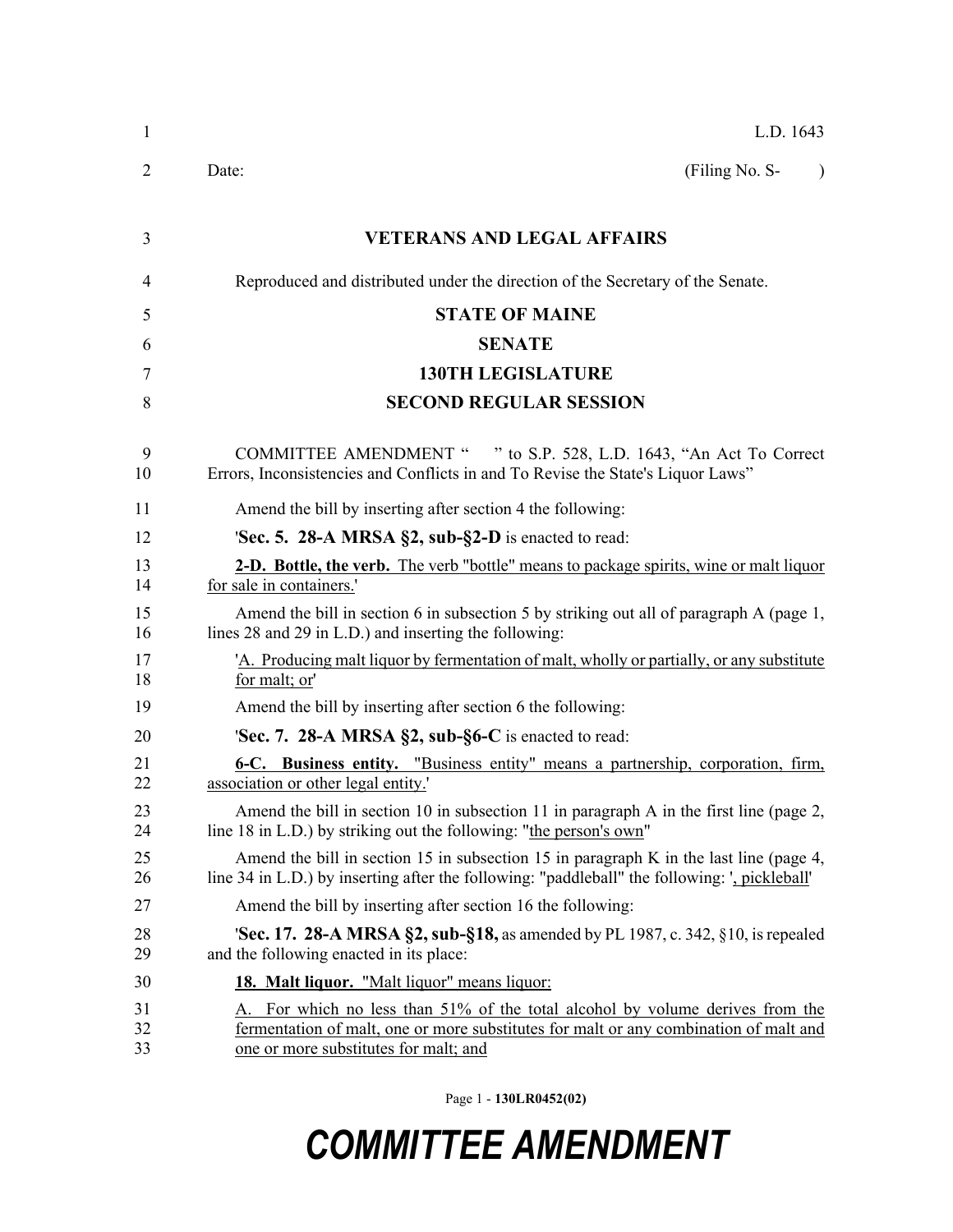| 1  | B. For which no more than 49% of the total alcohol by volume derives from the               |
|----|---------------------------------------------------------------------------------------------|
| 2  | fermentation of flavors, other nonbeverage ingredients and adjuncts, including honey,       |
| 3  | fruit, fruit juice, fruit concentrate, herbs, spices, maple syrup and other food materials. |
| 4  | "Malt liquor" does not include beverages made with malt liquor to which spirits have been   |
| 5  | added.'                                                                                     |
| 6  | Amend the bill in section 21 in subsection 29 by striking out all of paragraph A (page      |
| 7  | 7, lines 6 and 7 in L.D.) and inserting the following:                                      |
| 8  | 'A. Producing the person's own malt liquor by fermentation of malt, wholly or partially,    |
| 9  | or any substitute for malt; or'                                                             |
| 10 | Amend the bill in section 22 in subsection 29-A in paragraph A in the first line (page      |
| 11 | 7, line 18 in L.D.) by striking out the following: "the person's own"                       |
| 12 | Amend the bill by striking out all of section 23 and inserting the following:               |
| 13 | <b>Sec. 23. 28-A MRSA §2, sub-§29-B, as amended by PL 2019, c. 529, §3, is further</b>      |
| 14 | amended to read:                                                                            |
| 15 | 29-B. Small winery. "Small winery" means a facility person that ferments, and ages          |
| 16 | and bottles:                                                                                |
| 17 | A. Up to 50,000 gallons per year of its the person's own wine that is not hard cider;       |
| 18 | and                                                                                         |
| 19 | B. Up to 3,000 barrels per year of its the person's own wine that is hard cider.            |
| 20 | Amend the bill by inserting after section 26 the following:                                 |
| 21 | 'Sec. 27. 28-A MRSA §2, sub-§31-D is enacted to read:                                       |
| 22 | 31-D. Substitute for malt. "Substitute for malt" means rice, grain of any kind, bran,       |
| 23 | glucose, sugar and molasses and any other substitute for malt allowed by the United States  |
| 24 | Department of the Treasury, Alcohol and Tobacco Tax and Trade Bureau.'                      |
| 25 | Amend the bill in section 32 in subsection 36 in the first line (page 9, line 13 in L.D.)   |
| 26 | by inserting after the following: "liquor" the following: ', other than malt liquor,'       |
| 27 | Amend the bill by striking out all of section 33 and inserting the following:               |
| 28 | <b>Sec. 33. 28-A MRSA §2, sub-§37, as amended by PL 1997, c. 767, §3, is further</b>        |
| 29 | amended to read:                                                                            |
| 30 | 37. Winery. "Winery" means a facility person that ferments, and ages and bottles            |
| 31 | wine and hard eider.'                                                                       |
| 32 | Amend the bill by striking out all of section 53.                                           |
| 33 | Amend the bill by striking out all of section 58.                                           |
| 34 | Amend the bill by striking out all of section 89 and inserting the following:               |
| 35 | <b>Sec. 89. 28-A MRSA §606, as amended by PL 2021, c. 592, Pt. B, §2, is further</b>        |
| 36 | amended to read:                                                                            |
| 37 | §606. <del>Liquor bought from bureau; sale to government agencies</del> Purchase of spirits |
| 38 | by licensees, government instrumentalities, airlines, ferry services, hospitals             |
| 39 | and state institutions                                                                      |

Page 2 - **130LR0452(02)**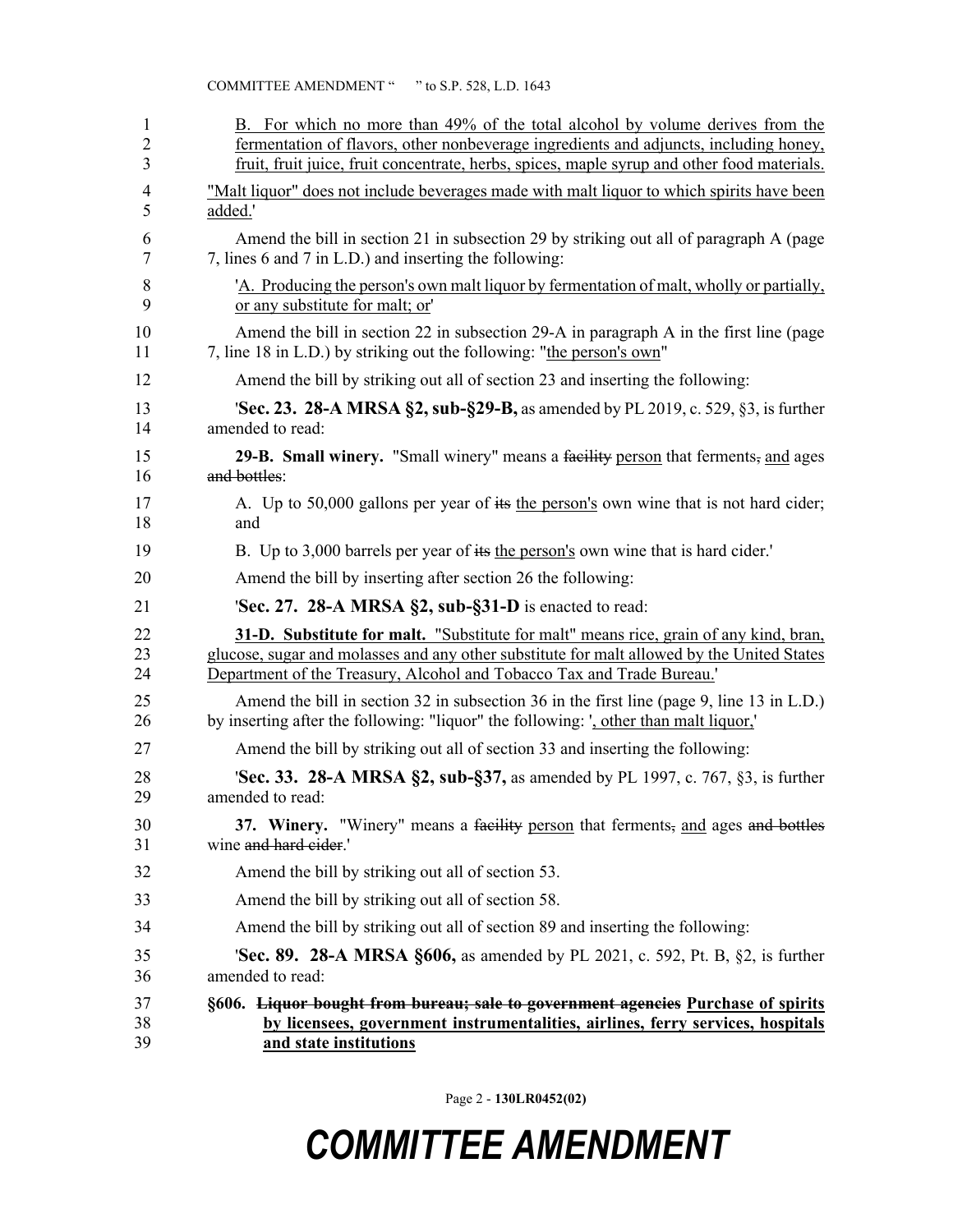1 **1. Purchase of liquor spirits.** Subject to the restrictions provided in subsection 1-A, 2 a person licensed to sell spirits for on-premises consumption must shall purchase spirits 3 from an agency liquor store licensed as a reselling agent under section 453–C. This 4 subsection does not apply to public service corporations operating interstate.

5 **1-A. On-premises licensees; purchase from agency store reselling agent.** A Except 6 for a public service corporation that operates interstate, a person licensed to sell spirits for 7 on-premises consumption on the premises shall purchase spirits from an agency liquor store 8 a reselling agent only, in accordance with this subsection. A licensee that violates this 9 subsection is subject to the administrative penalties provided in section 2074-A.

10 A. The sale price of spirits sold by a reselling agent to an establishment licensed for 11 on-premises consumption must be the retail price established by the commission or the 12 discounted retail price established by the bureau in accordance with subsection 1‑C.

13 B. Upon completion of a transaction, the agency liquor store reselling agent and the 14 on-premises licensee shall each retain a copy of the licensee order form.

15 **1-C. Price of state spirits sales to agency liquor stores.** The bureau may offer 16 discounts below the retail price set by the commission on spirits sold to agency liquor 17 stores.

18 **1-D. Purchase of spirits.** Subject to the restrictions provided in subsection 1‑A, a 19 person licensed to sell spirits for on-premises consumption must purchase spirits from a 20 reselling agent. This subsection does not apply to public service corporations operating 21 interstate.

22 **3. Prospective licensees may order liquor spirits in advance.** Upon approval of the 23 bureau, persons who have a person that has been issued an agency liquor store license 24 effective at a future date or a license, to sell spirits for on-premises consumption effective 25 at a future date, may order liquor spirits in advance of the effective date of the license and 26 may advertise the effective date.

27 **4-A. Discount rates for agency liquor stores; rulemaking.** Beginning July 1, 2014, 28 the bureau shall set the wholesale price of spirits, which is the price an agency liquor store 29 pays to purchase spirits from the State, at a minimum discount of 12% off the retail price. 30 Upon the expiration or termination of all contracts for the operation of the State's wholesale 31 spirits business in effect on January 1, 2022, the bureau shall set the wholesale price of 32 spirits, which is the price an agency liquor store pays to purchase spirits from the State, at 33 a minimum discount of 18% off of the retail price.

- 34 The bureau by rule may establish discount rates greater than the minimum discount rates 35 established in this subsection, including:
- 36 A. Graduated discount rates, which must be structured in a way that does not adversely 37 affect agency liquor stores that stock a low level of inventory; and
- 38 B. Increased discount rates to be awarded as part of a sales incentive program for 39 agency liquor stores. In adopting a sales incentive program under this paragraph, the 40 bureau shall consider the effect of the sales incentive program on state revenue and on 41 any pending or existing contracts awarded under section 90.
- 42 Rules adopted pursuant to this subsection are routine technical rules as defined in Title 5, 43 chapter 375, subchapter 2-A.

Page 3 - **130LR0452(02)**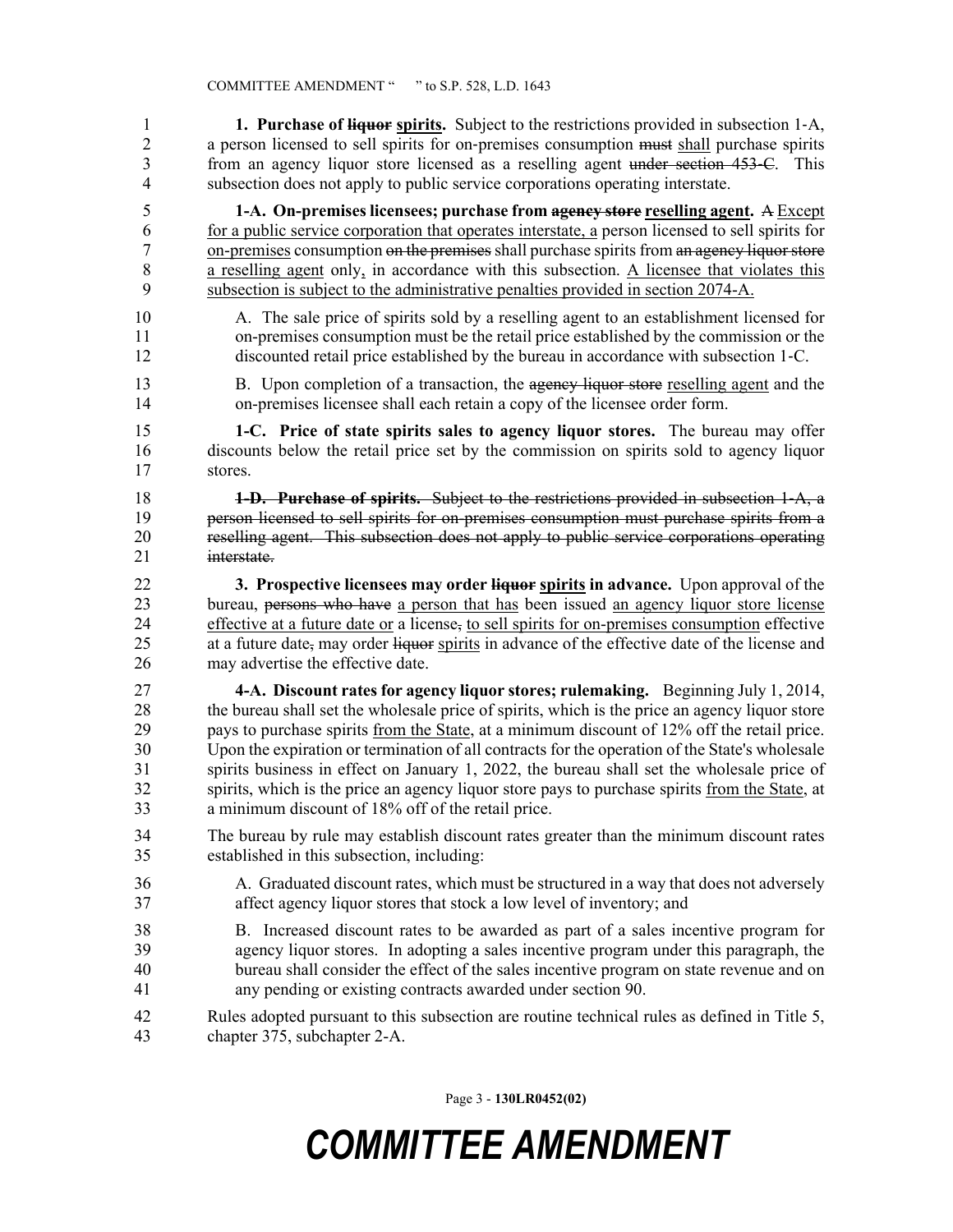1 **4-B. Discount rate for small distilleries.** Beginning July 1, 2019, the bureau shall 2 set the wholesale price of spirits produced by a small distillery licensed under section 3 1355‑A, subsection 5, paragraph B and retained by that small distillery for sale under 4 section 1355‑A, subsection 5, paragraph G or H, which is the price the small distillery pays 5 to purchase those spirits from the State, at a discount of 22.75% of off the retail price. 6 **5. Sale to government instrumentalities.** The bureau may authorize the sale of spirits 7 to government instrumentalities within the State approved by the bureau. The bureau shall 8 set the price. 9 **6. Sale to airlines and ferry services for consumption outside the State.** The bureau 10 may authorize the sale of spirits not for consumption within <u>outside of</u> the State to airlines 11 and ferry services or their agents as authorized by the bureau. The bureau shall set the 12 price. 13 **6-A. Sale to hospitals and state institutions.** The bureau may authorize the sale of 14 spirits to hospitals and state institutions within the State for medicinal purposes only. The 15 bureau shall set the price. 16 **7. Premium must be collected.** Nothing in this section permits the sale of spirits 17 without collecting the entire premium assessed under chapter 65. 18 **8. Limits on price.** An agency liquor store shall sell all spirits purchased from the 19 bureau or through an entity awarded a contract under section 90 at the retail price 20 established by the commission.' 21 Amend the bill by inserting after section 94 the following: 22 '**Sec. 95. 28-A MRSA §707, sub-§8, ¶A,** as enacted by PL 2019, c. 665, §10, is 23 repealed.' 24 Amend the bill by inserting after section 110 the following: 25 '**Sec. 111. 28-A MRSA §753,** as enacted by PL 1987, c. 45, Pt. A, §4, is amended 26 to read: 27 **§753. Certificate of approval holder Special warehouse facility licensee to keep**  28 **records** 29 **1. Records to be kept.** Every certificate of approval holder A licensee operating a 30 special warehouse storage facilities facility within the State shall keep complete records 31 concerning all transactions conducted at the special warehouse storage facility. The records 32 must show: 33 A. The date and amounts of all liquor received and from whom they were received; 34 and 35 B. The dates and amounts of all liquor shipped or withdrawn and the name of the 36 person for whom the liquor was shipped or withdrawn. 37 **2. Manner in which records to be kept.** The certificate of approval holder A licensee 38 shall maintain the records upon the premises.' 39 Amend the bill by striking out all of section 153 and inserting the following: 40 '**Sec. 153. 28-A MRSA §1012, sub-§3,** as amended by PL 2021, c. 76, §1, is 41 repealed and the following enacted in its place:

Page 4 - **130LR0452(02)**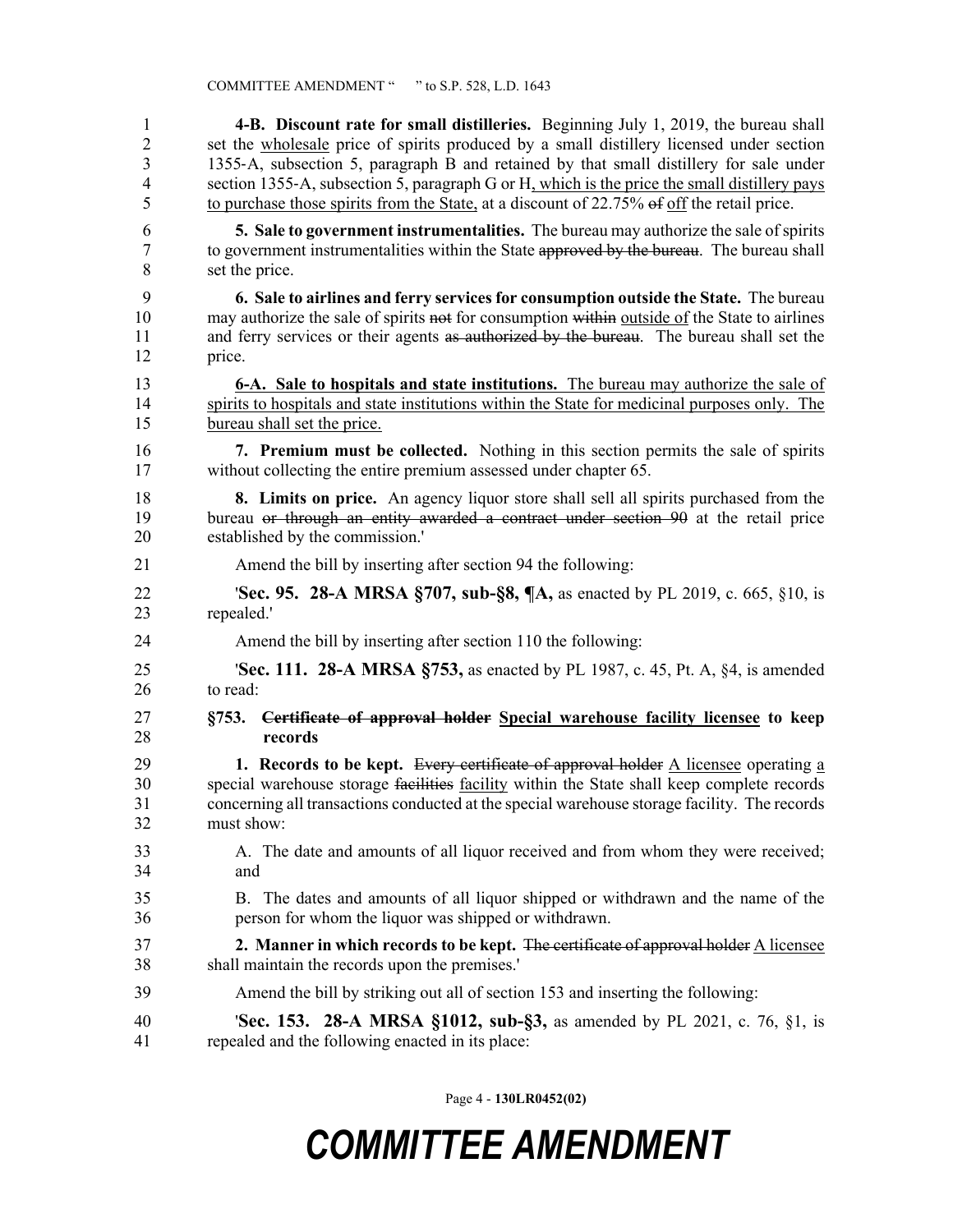| $\mathbf{1}$            | 3. Off-premises catering license. A club licensed to sell spirits, wine and malt liquor                    |
|-------------------------|------------------------------------------------------------------------------------------------------------|
| $\overline{c}$          | or a licensed Class A restaurant, licensed Class A restaurant/lounge, licensed Class A                     |
| $\overline{\mathbf{3}}$ | lounge, licensed hotel, licensed bed and breakfast, licensed auditorium, licensed civic                    |
| $\overline{4}$          | auditorium or licensed performing arts center may obtain a license to conduct off-premises                 |
| 5                       | catering of the same type or types of liquor that the establishment may sell pursuant to the               |
| 6                       | establishment's underlying club, Class A restaurant, Class A restaurant/lounge, Class A                    |
| $\overline{7}$          | lounge, hotel, bed and breakfast, auditorium, civic auditorium or performing arts center                   |
| 8                       | license as provided in section 1052. The fee for an off-premises catering license is \$10 per              |
| 9                       | calendar day of the event or gathering.                                                                    |
| 10                      | Amend the bill by striking out all of section 163 and inserting the following:                             |
| 11<br>12                | <b>Sec. 163. 28-A MRSA §1052, as amended by PL 2021, c. 76, §2, is further</b><br>amended to read:         |
|                         |                                                                                                            |
| 13                      | §1052. Off-premise Off-premises catering at planned events or gatherings                                   |
| 14                      | 1. Off-premises catering license for sale of liquor off premises. Class A restaurants,                     |
| 15                      | Class A lounges, Class A restaurant/lounges, hotels, bed and breakfasts, clubs, auditoriums,               |
| 16                      | eivic auditoriums and performing arts centers $\underline{A}$ club licensed to sell spirits, wine and malt |
| 17                      | liquor or a licensed Class A restaurant, licensed Class A restaurant/lounge, licensed Class                |
| 18                      | A lounge, licensed hotel, licensed bed and breakfast, licensed auditorium, licensed civic                  |
| 19                      | auditorium or licensed performing arts center may apply for an additional license to                       |
| 20                      | conduct off-premises catering of spirits, wine and malt liquor at planned events or                        |
| 21                      | gatherings to be held at locations other than the licensee's premises under this section.                  |
| 22                      | 2. Fee. The license fee for the off-premise catering license is \$10 per calendar day of                   |
| 23                      | the event or gathering.                                                                                    |
| 24                      | 3. Sponsor Type of event. The off-premise sales An off-premises catering license                           |
| 25                      | authorizes the licensee to sell the type or types of liquor specified in subsection 3-A only               |
| 26                      | at:                                                                                                        |
| 27                      | A. Public events or public gatherings sponsored by a charitable, nonprofit organization                    |
| 28                      | or civic group; and                                                                                        |
| 29                      | B. Private events or private gatherings sponsored by an individual person, organization                    |
| 30                      | or association of persons.                                                                                 |
| 31                      | 3-A. Type of liquor. An off-premises catering licensee may sell at an event described                      |
| 32                      | in subsection 3 only the type or types of liquor that the licensee is authorized to sell pursuant          |
| 33                      | to the licensee's underlying club, Class A restaurant, Class A restaurant/lounge, Class A                  |
| 34                      | lounge, hotel, bed and breakfast, auditorium, civic auditorium or performing arts center                   |
| 35                      | license.                                                                                                   |
|                         |                                                                                                            |
| 36                      | <b>4. Application.</b> The licensee must apply for an off-premises catering license by filing              |
| 37                      | a written application with the bureau at least 24 hours before the event or gathering. The                 |
| 38                      | application must include the following:                                                                    |
| 39                      | A. Title and purpose of the event;                                                                         |
| 40                      | B. Date, time and duration;                                                                                |
| 41                      | C. Location;                                                                                               |
| 42                      | D. Approximate number of persons to be accommodated;                                                       |

Page 5 - **130LR0452(02)**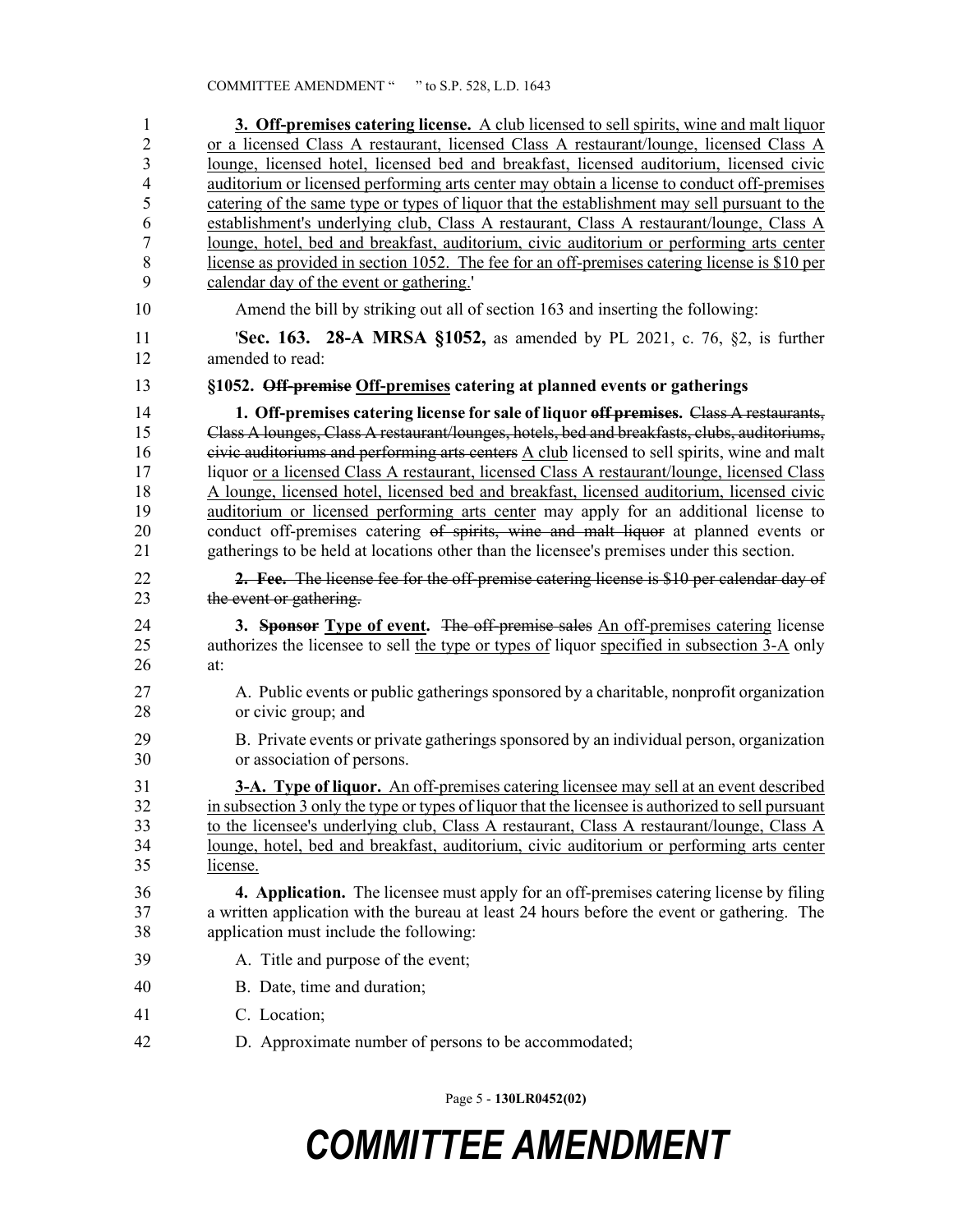1 E. Name and address of the sponsoring person, organization or association;

2 F. If food is to be served, the name and address of the food caterer, if other than the 3 licensee; and

4 G. Approval by the municipal officers, or a municipal official designated by the 5 municipal officers, of the municipality in which the proposed additional licensed 6 premises are located, which, notwithstanding section 653, may be granted without 7 public notice. The bureau shall accept approval required under this paragraph in 8 electronic form submitted by the applicant or directly by the municipality to the bureau.

9 **5. Ruling on application.** Upon receipt of the application, the bureau may 10 immediately approve or deny the application. The bureau shall advise the applicant that 11 the license and the off-premise off-premises sales license may be revoked and suspended 12 under chapter 33.

13 **6. Local option questions.** The bureau may not grant approval for the sale of liquor 14 at events to be held in areas where the voters have voted in the negative concerning the 15 pertinent local option questions.'

16 Amend the bill by inserting after section 168 the following:

17 '**Sec. 169. 28-A MRSA §1055,** as enacted by PL 2015, c. 142, §3, is amended by 18 amending the section headnote to read:

19 **§1055. Liquor samples at Class A restaurants and Class A restaurant/lounges**'

20 Amend the bill in section 184 in subsection 4 in the 3rd line (page 54, line 15 in L.D.) 21 by striking out the following: "enforcement officer" and inserting the following: 22 'enforcement officer inspector'

23 Amend the bill in section 187 in §1073 in the first line (page 55, line 1 in L.D.) by 24 inserting after the first occurrence of the following: "**centers;**" the following: '**indoor**'

25 Amend the bill in section 193 in subsection 4 in the first line (page 57, line 38 in L.D.) 26 by striking out the following: "A" and inserting the following: 'A Notwithstanding section 27 803, subsection 4, a'

28 Amend the bill by striking out all of section 221 and inserting the following:

29 '**Sec. 221. 28-A MRSA §1355-A,** as amended by PL 2021, c. 514, §2, is further 30 amended to read:

31 **§1355-A. Manufacturer licenses**

32 **1. Issuance of licenses.** The bureau may issue licenses under this section to breweries, 33 small breweries, wineries, small wineries, distilleries and, small distilleries, bottlers and 34 rectifiers in the State that operate under federal law and federal supervision.

35 **1-A. Definition.** For purposes of this section, "manufacturing facility" means the 36 premises of a brewery, small brewery, winery, small winery, distillery or small distillery 37 licensed under this section where liquor products are produced.

38 **1-B. Bottlers and rectifiers.** A bottler or rectifier licensed under this section may 39 permit sampling of a liquor product bottled or rectified by that licensee on the premises 40 where it is bottled or rectified:

41 A. By employees for the purpose of quality control of the product; and

Page 6 - **130LR0452(02)**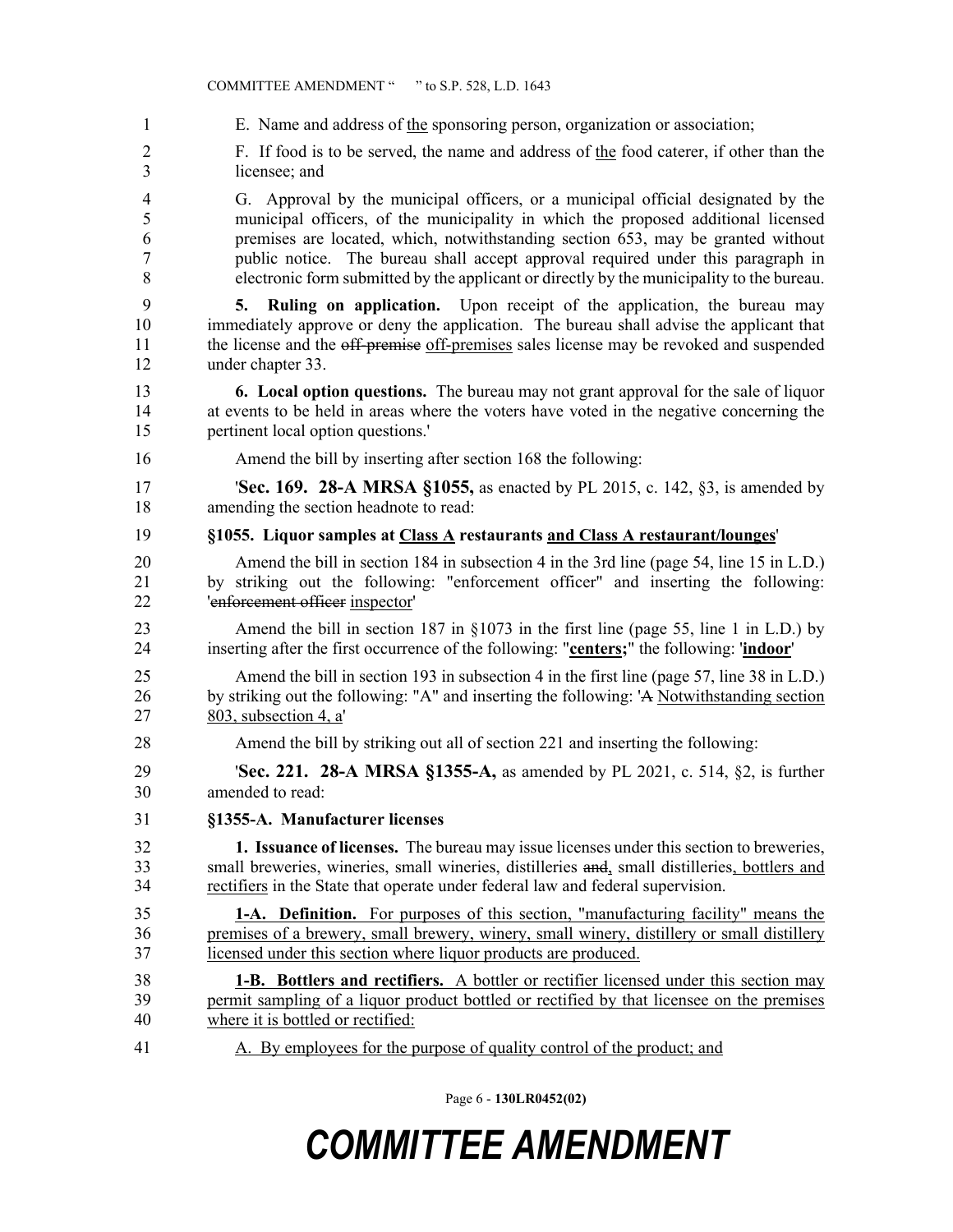| 1              | B. By wholesalers for the purpose of determining whether to carry the product as a       |
|----------------|------------------------------------------------------------------------------------------|
| $\overline{2}$ | wholesale product if the licensee pays the excise tax on the product sampled according   |
| 3              | to section 1652.                                                                         |
| 4              | 2. Manufacturers other than bottlers and rectifiers. The following provisions            |
| 5              | apply to brewery, small brewery, winery, small winery, distillery and small distillery   |
| 6              | licensees.                                                                               |
| 7              | A. A licensee governed by this subsection may permit sampling of the a liquor product    |
| 8              | produced by that licensee on the premises where the liquor product is produced:          |
| 9              | (1) By employees for the purpose of quality control of the product; and                  |
| 10             | (2) By wholesalers for the purpose of determining whether to carry the product as        |
| 11             | a wholesale product if the holder of the license licensee pays the excise tax on the     |
| 12             | product sampled according to section 1652; and.                                          |
| 13             | $(3)$ By the public if the holder of the license pays the excise tax on the product      |
| 14             | sampled according to section 1652.                                                       |
| 15             | B. A licensee under this section governed by this subsection may serve to the public     |
| 16             | complimentary samples of liquor produced by the licensee at the licensed premises        |
| 17             | manufacturing facility where that liquor is produced by the licensee under the           |
| 18             | conditions specified in this paragraph.                                                  |
| 19             | (1) The licensee may sell samples to the public or offer samples to the public at        |
| 20             | no cost.                                                                                 |
| 21             | (2) The licensee shall pay the excise tax, if any, according to section 1652 on all      |
| 22             | samples served to the public under this paragraph. If a sample is sold by the            |
| 23             | licensee, it is also subject to the sales tax on liquor under Title 36, section 1811.    |
| 24             | (3) The licensee shall maintain a record of all samples the licensee sells under this    |
| 25             | paragraph and shall maintain those records for a period of 2 years.                      |
| 26             | (4) The licensee may serve samples to the public under this paragraph only during        |
| 27             | the hours of legal sale set forth in section 4.                                          |
| 28             | (5) The area of the licensed premises where the licensee serves samples to the           |
| 29             | public under this paragraph is not required to be separate from and may be accessed      |
| 30             | by the same entrance as the area licensed for on-premises consumption of liquor          |
| 31             | under chapter 43 in accordance with paragraph I.                                         |
| 32             | (6) Spirits samples served to the public under this paragraph by a distillery must       |
| 33             | first be sold to the State, subject to the listing, pricing and distribution provisions  |
| 34             | of this Title. Spirits samples served to the public under this paragraph by a small      |
| 35             | distillery are subject to the requirements of subsection 5, paragraph H.                 |
| 36             | The licensee may not serve samples to minors or visibly intoxicated persons.<br>(7)      |
| 37             | C. A licensee under this section may sell to nonlicensees during regular business hours  |
| 38             | from the licensed premises where liquor is produced by the licensee liquor produced      |
| 39             | by the bottle, by the case or in bulk for consumption off the licensed premises. Spirits |
| 40             | sold by distillers in accordance with this paragraph must be first sold to the State,    |
| 41             | subject to the listing, pricing and distribution provisions of this Title.               |

Page 7 - **130LR0452(02)**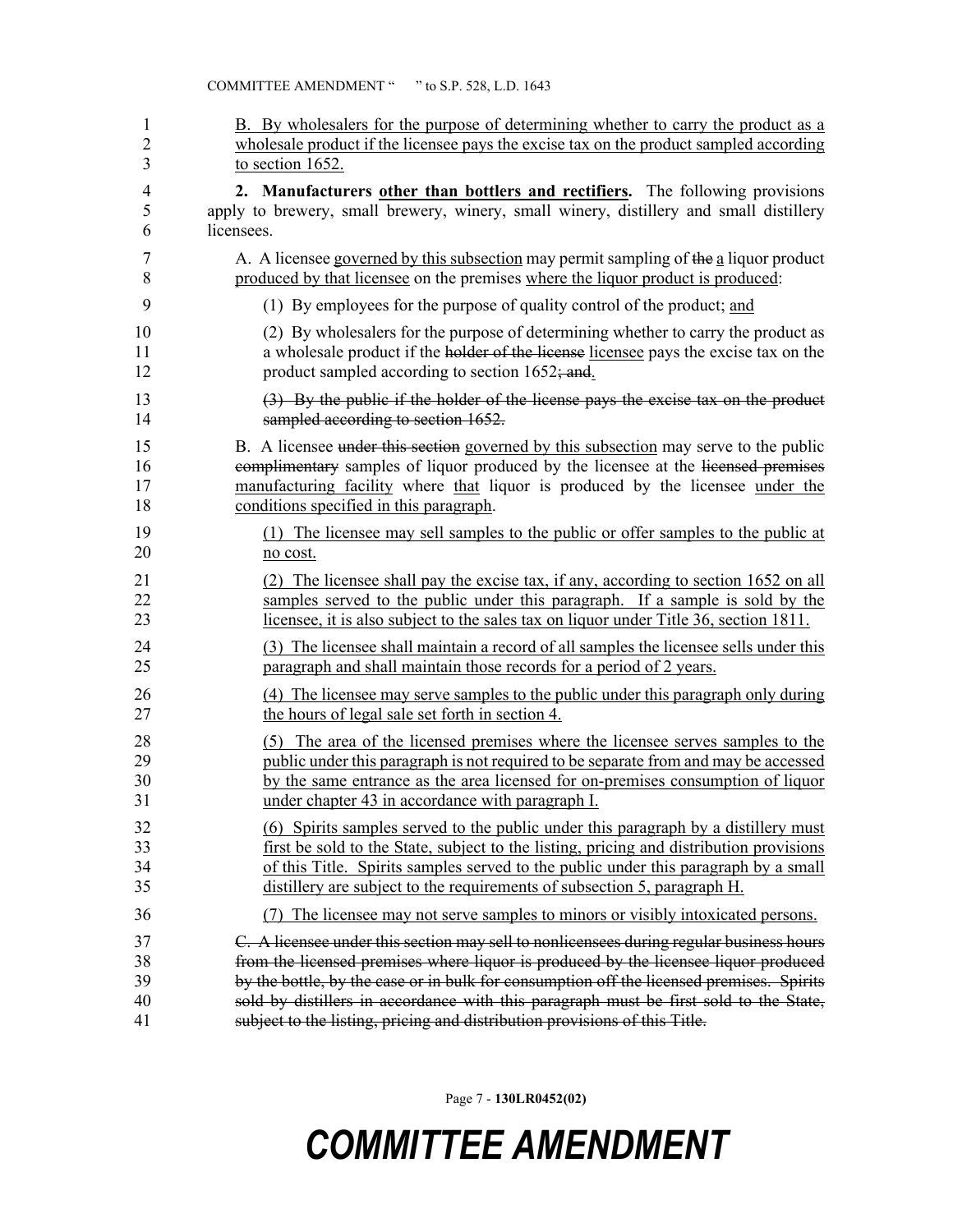| 1              | D. A licensee under this section governed by this subsection may sell for off-premises    |
|----------------|-------------------------------------------------------------------------------------------|
| $\overline{2}$ | consumption liquor produced by the licensee from the licensed premises manufacturing      |
| 3              | facility where liquor is produced by the licensee liquor produced by the licensee for     |
| 4              | consumption off the licensed premises under the conditions specified in this paragraph.   |
| 5              | (1) Sales made in accordance with this paragraph do not require a the licensee            |
| 6              | under this section to obtain an additional retail license under chapter 45.               |
| 7              | (2) Liquor sold in accordance with this paragraph may not be consumed anywhere            |
| 8              | on the licensed premises.                                                                 |
| 9              | (3) The area of the licensed premises where $a$ the licensee opts to transact sales for   |
| 10             | off-premises consumption is not required to be separate from and may be accessed          |
| 11             | by the same entrance for as the area licensed for on-premises consumption of liquor       |
| 12             | under chapter 43 in accordance with paragraph I.                                          |
| 13             | (4) Sales under this paragraph may be made only during the hours of legal sale as         |
| 14             | provided in section 4.                                                                    |
| 15             | (5) Spirits sold by a distillery must first be sold to the State, subject to the listing, |
| 16             | pricing and distribution provisions of this Title. Spirits sold by a small distillery     |
| 17             | are subject to the requirements of subsection 5, paragraph G.                             |
| 18             | (6) Except as provided in subsection 3, paragraphs C and C-1, sales may be made           |
| 19             | only by the bottle, by the case or in bulk.                                               |
| 20             | E. A licensee may serve complimentary samples of liquor on Sunday after the hour of       |
| 21             | 5 a.m. and may sell liquor on Sunday after the hour of 5 a.m. if the municipality in      |
| 22             | which the licensed premises is located has authorized the sale of liquor on Sunday for    |
| 23             | consumption off the premises under chapter 5.                                             |
| 24             | F. A licensee may charge for samples or shall otherwise comply with the conditions        |
| 25             | in paragraph E. Each sample poured is subject to a charge in an amount determined by      |
| 26             | the licensee and is subject to the sales tax on liquor under Title 36, section 1811. A    |
| 27             | licensee shall maintain a record of liquor samples subject to a charge and maintain       |
| 28             | those records for a period of 2 years.                                                    |
| 29             | G. A licensee that is a brewery or small brewery may sell on the premises during          |
| 30             | regular business hours and within the hours of legal sale to nonlicensees liquor          |
| 31             | produced at the licensed premises. The volume of the package may not exceed 15.5          |
| 32             | gallons and must be consumed off the premises. The sale of packages described in this     |
| 33             | paragraph must comply with keg tagging requirements provided in section 714. Each         |
| 34             | licensee shall submit a monthly report to its wholesaler detailing sales made directly    |
| 35             | from the premises. The wholesaler shall calculate the fees for any bottle deposit and     |
| 36             | submit an invoice to the licensee for expenses associated with the requirements           |
| 37             | prescribed in Title 38, chapter 33 including the retailer handling fee, state container   |
| 38             | deposit and a mutually agreed-upon pick-up fee.                                           |
| 39             | H. A small winery or small brewery licensee shall keep and maintain complete records      |
| 40             | on all sales to a retail licensee.                                                        |
| 41             | I. A licensee governed by this subsection may be issued one on-premises retail license    |
| 42             | under chapter 43 per licensed location, on the premises of the licensed location or at    |
| 43             | another location, for the sale of liquor to be consumed on the premises at the retail     |

Page 8 - **130LR0452(02)**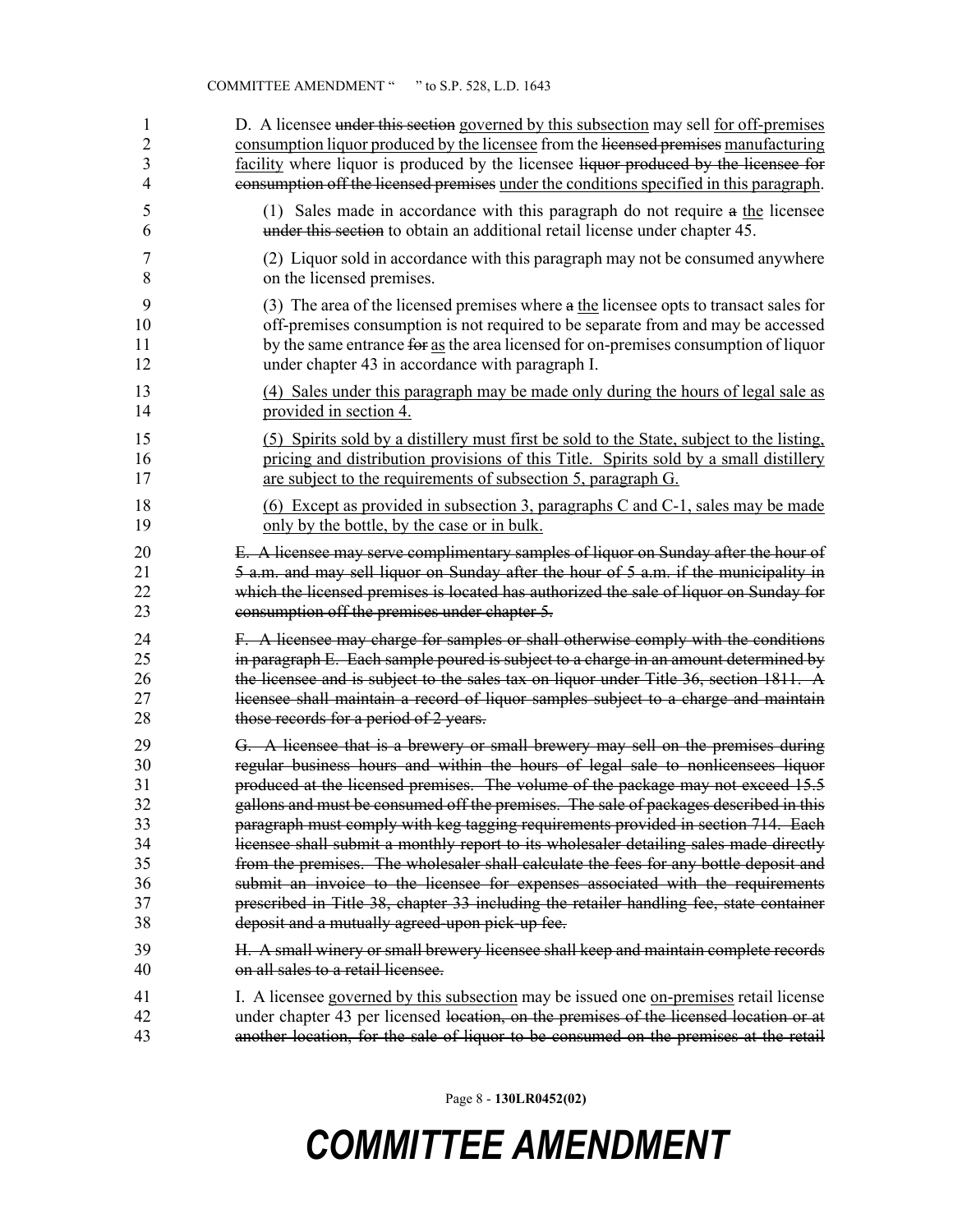1 2 3 premises if the same person or persons hold a controlling interest in both the licensed manufacturing location and the licensed retail establishment manufacturing facility under the conditions specified in this paragraph.

4 (1-A) The on-premises retail license issued under chapter 43 may be for retail 5 activities located at the manufacturing facility or for retail activities at another 6 location if the same person or persons hold a majority ownership interest in both 7 the manufacturing facility and the premises licensed under chapter 43.

8 (2) The retail license issued under chapter 43 authorizes the sale for on-premises 9 consumption of products of produced at the brewery, small brewery, winery, small 10 winery, distillery or small distillery, in addition to manufacturing facility as well 11 as other liquor permitted to be sold under the applicable class of the retail license, 12 to be consumed on the premises.

13 (2-A) Liquor sold under a chapter 43 retail license operated on the premises of a 14 location licensed under this section issued under chapter 43 on the premises of the 15 manufacturing facility may not be consumed on any part of the premises where 16 patrons are not generally permitted.

17 (3) All records related to activities under a manufacturer the authority of the 18 manufacturing facility's license issued under this section must be kept separate 19 from records related to activities under the authority of the retail license issued 20 under chapter 43. Income from the sale of liquor under subparagraph (4-A) or 21 under paragraph B or D by a manufacturing facility that is located on the same 22 premises as the retail license issued under chapter 43 is not included in calculating 23 whether that retail licensee satisfies any applicable income from the sale of food 24 requirement set forth in chapter 43.

25 (4) A distillery or small distillery must meet the requirements of subsection 5, 26 paragraphs D and E Spirits sold under the authority of the retail license issued 27 under chapter 43 to the holder of a distillery license must first be sold to the State, 28 subject to the listing, pricing and distribution provisions of this Title. Spirits sold 29 under the authority of the retail license issued under chapter 43 to the holder of a 30 small distillery license are subject to the requirements of subsection 5, paragraph 31 H.

32 (4-A) A person issued a retail license under chapter 43 for premises other than the 33 licensed manufacturing facility may sell liquor for off-premises consumption under 34 the conditions stated in paragraph D.

35 (5) The licensee shall ensure that products purchased for off-premises 36 consumption under paragraph D are not consumed on the licensed premises of the 37 manufacturing facility or the retail license issued under chapter 43, if that retail 38 license authorizes retail activities at another location.

39 J. A licensee governed by this subsection may display up to 25 bottles of liquor 40 produced by the licensee in a window of the a location under paragraph D where liquor 41 is sold for consumption off the licensed premises. Locations licensed under subsection 42 4, paragraph B, subparagraph (2) or subsection 5, paragraph B, subparagraph (3) may 43 also display up to 25 bottles of liquor produced by the licensee where the licensee is

Page 9 - **130LR0452(02)**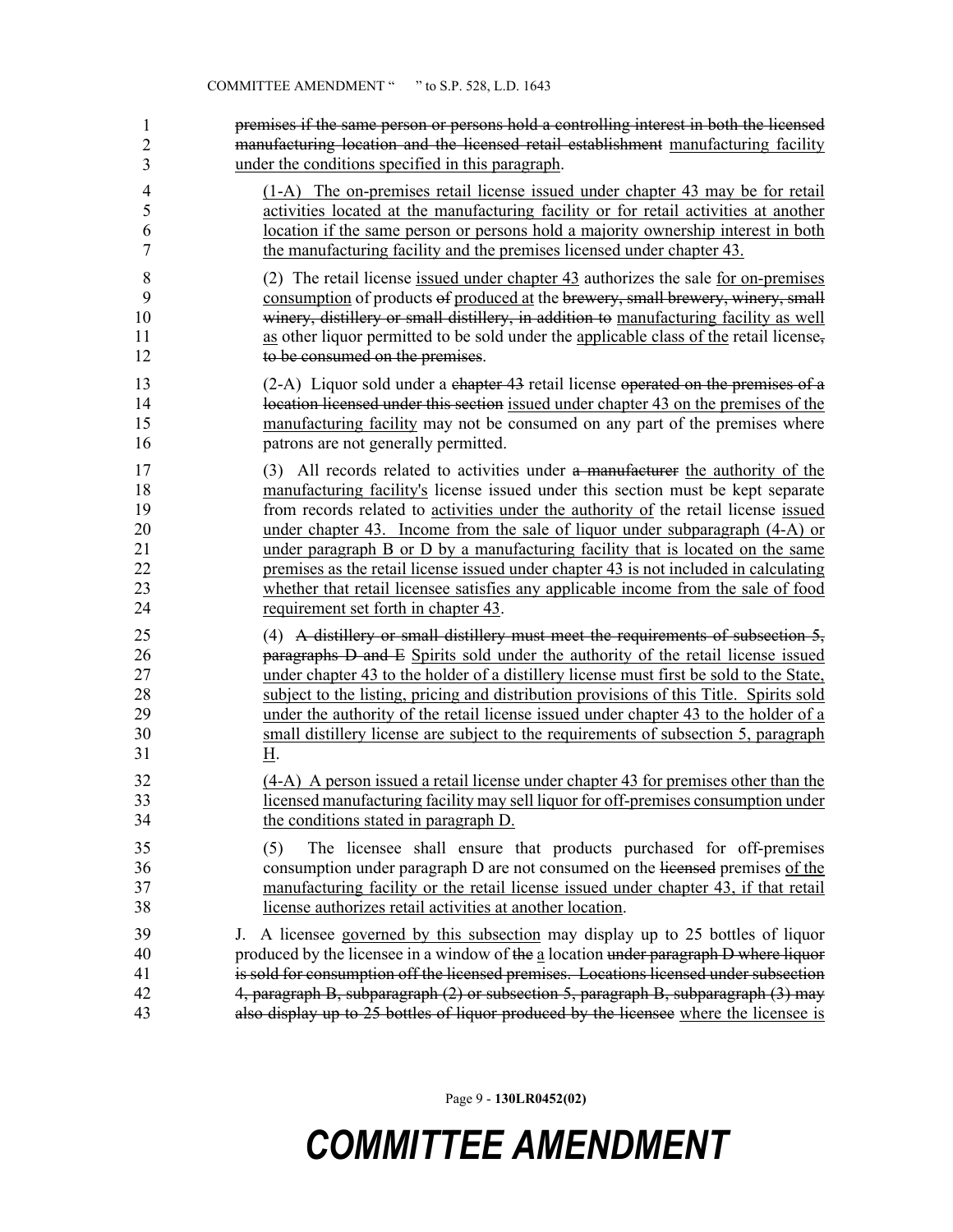| 1  | authorized by this section to sell its products for on-premises consumption or for off-       |
|----|-----------------------------------------------------------------------------------------------|
| 2  | premises consumption.                                                                         |
| 3  | K. For the purposes of selling liquor for on-premises and off-premises consumption,           |
| 4  | a licensee who operates more than one facility licensed for the manufacture of liquor         |
| 5  | under this section may A licensee governed by this subsection may transport liquor            |
| 6  | produced at the licensed manufacturing facility in bulk or packaged in kegs, bottles or       |
| 7  | cans, including by the case, to:                                                              |
| 8  | (1) Transfer product produced by the licensee in bulk or packaged in kegs, bottles            |
| 9  | or cans, including by the case, at one facility licensed for the manufacture of liquor        |
| 10 | to another Another manufacturing facility at which the licensee is licensed to                |
| 11 | manufacture liquor or to any location where the licensee: licensed under this                 |
| 12 | section if the same person or persons hold a majority ownership interest in both of           |
| 13 | the licensed manufacturing facilities; and                                                    |
| 14 | (a) Serves samples of the manufacturer's product in accordance with                           |
| 15 | subsection 2, paragraphs $E$ and $F$ ; and                                                    |
| 16 | (b) Is authorized under this section to sell the manufacturer's product to                    |
| 17 | nonlicensees for off-premises consumption; and                                                |
| 18 | (2) Transfer product produced by the licensee in bulk or packaged in kegs, bottles            |
| 19 | or cans, including by the case, from a facility at which the licensee is licensed to          |
| 20 | manufacture liquor to any An establishment licensed for on-premises consumption               |
| 21 | under chapter 43 retail sales operated by the licensee as authorized under paragraph          |
| 22 | I; subsection 4, paragraph B, subparagraph (2); or subsection 5, paragraph B,                 |
| 23 | subparagraph (3) as long as the same person or persons hold a majority ownership              |
| 24 | interest in both the licensed manufacturing facility and the licensed retail                  |
| 25 | establishment.                                                                                |
| 26 | If the same person or persons hold a majority ownership interest of greater than 50%          |
| 27 | in more than one facility licensed for the manufacture of liquor under this section, the      |
| 28 | person or persons are considered one licensee for the purpose of transferring liquor as       |
| 29 | authorized by this paragraph.                                                                 |
| 30 | 2-B. Grandfathering of certain licenses issued prior to January 1, 2018. The                  |
| 31 | bureau may not suspend, revoke or refuse to renew a license issued under this section or      |
| 32 | chapter 43 or 45 that was initially issued prior to January 1, 2018 solely on the basis that: |
| 33 | A. The establishment licensed under chapter 43 or 45 was determined by the bureau             |
| 34 | after the license was issued to not be exclusively held or exclusively owned by a person      |
| 35 | licensed to manufacture liquor under this section; or                                         |
| 36 | B. The licensee is in violation of section 707, subsection 2, 3-A or 5-A, if the violation    |
| 37 | existed in the same manner at the time the license was initially issued or at the time the    |
| 38 | license was renewed.                                                                          |
| 39 | The prohibition described in this subsection does not apply if the reason for suspension,     |
| 40 | revocation or refusal to renew is due to the licensee's substantial misrepresentation of or   |
| 41 | failure to disclose material facts required for the issuance or renewal of the license.       |
| 42 | 3. Breweries; small breweries. Except as otherwise provided in this section, the              |
| 43 | following provisions apply to breweries and small breweries.                                  |

Page 10 - **130LR0452(02)**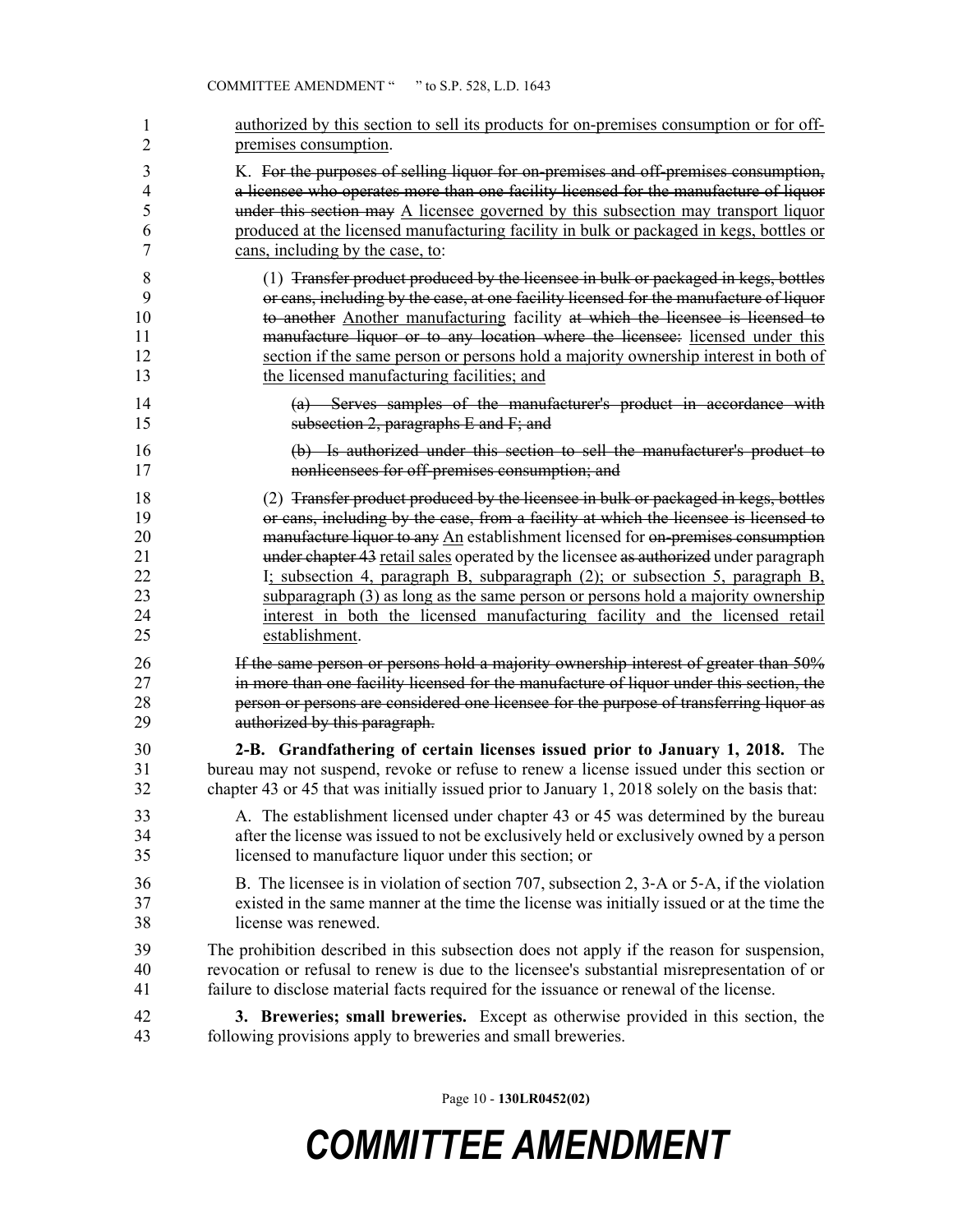| 1              | A. A holder of a brewery license may produce and bottle more than 30,000 barrels of                |
|----------------|----------------------------------------------------------------------------------------------------|
| $\overline{2}$ | malt liquor per year.                                                                              |
| 3              | B. A holder of a small brewery license may produce and bottle up to 30,000 barrels of              |
| $\overline{4}$ | malt liquor per year.                                                                              |
| 5              | (1) Upon application by a holder of a small brewery license that has produced malt                 |
| 6              | liquor in an amount that exceeds 30,000 barrels in one year, the bureau may renew                  |
| $\tau$         | that holder's small brewery license for only one additional year.                                  |
| 8              | (2) A holder of a small brewery license may sell or deliver its products to licensed               |
| 9              | retailers or wholesalers. The licensee may sell, on the premises for eonsumption                   |
| 10             | off the premises off-premises consumption, malt liquor produced at the licensed                    |
| 11             | premises by the bottle, by the case or in bulk to licensed retailers, including, but               |
| 12             | not limited to, off-premises retail licensees, restaurants and clubs. Notwithstanding              |
| 13             | section 1361, the holder of a small brewery license may sell its products directly                 |
| 14             | to a retail licensee under this paragraph without selling to a wholesale licensee. $\underline{A}$ |
| 15             | small brewery licensee shall keep and maintain complete records on all sales to a                  |
| 16             | retail licensee.                                                                                   |
| 17             | B-1. To be eligible for a brewery or small brewery license, a person must hold a                   |
| 18             | brewer's notice issued by the United States Department of the Treasury, Alcohol and                |
| 19             | Tobacco Tax and Trade Bureau.                                                                      |
| 20             | C. Notwithstanding any other provision of this Title to the contrary, an on-premises               |
| 21             | retail license issued under chapter 43 pursuant to subsection 2, paragraph I to the holder         |
| 22             | of a brewery or small brewery licensed in accordance with this section may sell from               |
| 23             | the establishment at the site of the brewery licensed for the sale of alcoholic beverages          |
| 24             | to be consumed on the premises license authorizes the sale of malt liquor to be                    |
| 25             | consumed off the premises in prefilled, refillable bottles for off-premises consumption            |
| 26             | under the conditions specified in this paragraph.                                                  |
| 27             | (1) Only malt liquor brewed at the brewery where the on-premises establishment                     |
| 28             | is licensed or small brewery associated with the on-premises retail license issued                 |
| 29             | under chapter 43 may be sold at the on-premises establishment under this                           |
| 30             | paragraph.                                                                                         |
| 31             | (2) Malt liquor must be dispensed in bottles provided by and with labels unique to                 |
| 32             | the brewery or small brewery of 32 to 64 ounces in volume.                                         |
| 33             | (3) No more than 6 bottles may be prefilled at any one time.                                       |
| 34             | (4) A deposit may be charged per bottle. Bottles sold under this paragraph are not                 |
| 35             | subject to Title 38, chapter 33.                                                                   |
| 36             | (5) The bottle in which the malt liquor is dispensed must be sealed by the licensee                |
| 37             | with a seal that is tamper-evident.                                                                |
| 38             | (6) Malt liquor dispensed in accordance with this paragraph must be consumed off                   |
| 39             | the premises.                                                                                      |
| 40             | (7) All sales of malt liquor from the on-premises establishment for off-premises                   |
| 41             | consumption under this paragraph must be accompanied by a sales receipt with a                     |
| 42             | time stamp that indicates time of purchase.                                                        |

Page 11 - **130LR0452(02)**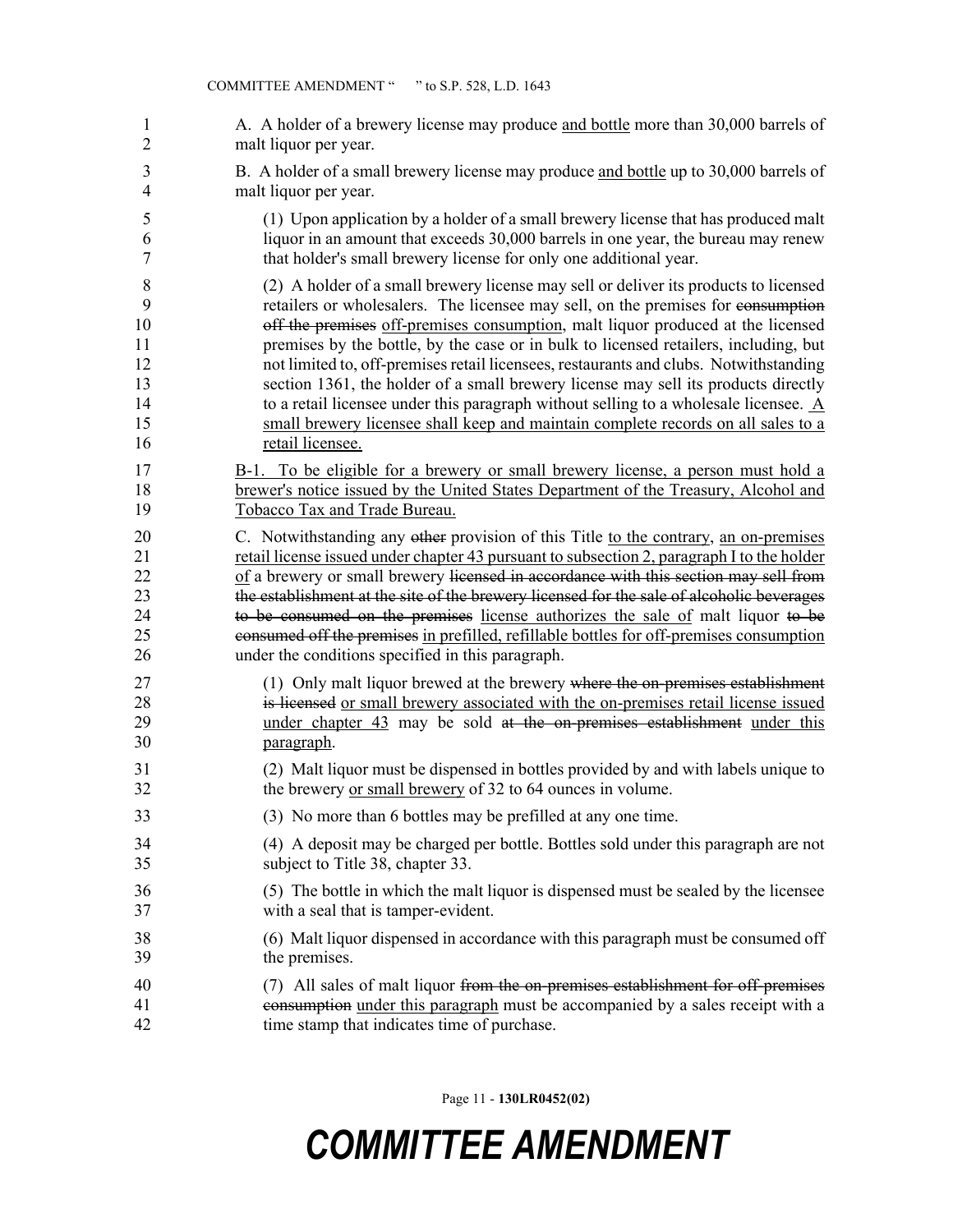| 1              | (8) Sale of malt liquor from the on-premises establishment for off-premises               |
|----------------|-------------------------------------------------------------------------------------------|
| $\overline{2}$ | consumption may not be made Malt liquor may not be sold pursuant to this                  |
| 3              | paragraph after 10:00 p.m.                                                                |
| 4              | The bureau may adopt rules to enforce this paragraph. Rules adopted in accordance         |
| 5              | with this paragraph are routine technical rules in accordance with as defined in Title 5, |
| 6              | chapter 375, subchapter 2-A.                                                              |
| 7              | C-1. A holder of a brewery or small brewery license may sell for off-premises             |
| $\,$ $\,$      | consumption kegs of malt liquor produced by the licensee under the conditions             |
| 9              | specified in this paragraph.                                                              |
| 10             | (1) Only malt liquor brewed at the brewery or small brewery may be sold by the            |
| 11             | keg, which may not exceed 15.5 gallons in volume and which must comply with               |
| 12             | the tagging and labeling requirements set forth in section 714.                           |
| 13             | (2) Sales under this paragraph may be made only during the hours of legal sale as         |
| 14             | provided in section 4.                                                                    |
| 15             | (3) The brewery or small brewery shall submit a monthly report to its wholesale           |
| 16             | licensee detailing sales made under this paragraph. The wholesale licensee shall          |
| 17             | calculate the fees for any bottle deposit and submit an invoice to the licensee for       |
| 18             | expenses associated with the requirements prescribed in Title 38, chapter 33              |
| 19             | including the retailer handling fee, state container deposit and a mutually agreed-       |
| 20             | upon pickup fee.                                                                          |
| 21             | D. Notwithstanding any provision of this Title to the contrary, a brewery or small        |
| 22             | brewery licensed in accordance with this section may sell malt liquor to be consumed      |
| 23             | off the premises under the conditions specified in this paragraph if the brewery or small |
| 24             | brewery is participating in a taste-testing event under section 1052-D.                   |
| 25             | (1) The brewery or small brewery may sell only malt liquor produced in the State          |
| 26             | by that brewery or small brewery.                                                         |
| 27             | $(2)$ A sale of malt liquor in accordance with this paragraph must be accompanied         |
| 28             | by a sales receipt.                                                                       |
| 29             | E. A holder of a brewery or small brewery license may produce low-alcohol spirits         |
| 30             | products containing malt liquor produced by the brewery or small brewery and may          |
| 31             | import spirits solely for this purpose.                                                   |
| 32             | (1) If a small brewery license holder produces low-alcohol spirits products               |
| 33             | pursuant to this paragraph, the combined total of malt liquor and low-alcohol spirits     |
| 34             | products produced at the small brewery may not exceed 30,000 barrels per year.            |
| 35             | 4. Wineries; small wineries. Except as otherwise provided in this section, the            |
| 36             | following provisions apply to wineries and small wineries.                                |
| 37             | A. A holder of a winery license may produce and bottle more than 50,000 gallons per       |
| 38             | year of wine that is not hard cider and may produce and bottle more than 3,000 barrels    |
| 39             | per year of wine that is hard cider.                                                      |
| 40             | B. A holder of a small winery license may produce and bottle up to 50,000 gallons per     |
| 41             | year of wine that is not hard cider and may produce and bottle up to 3,000 barrels per    |
| 42             | year of wine that is hard cider.                                                          |

Page 12 - **130LR0452(02)**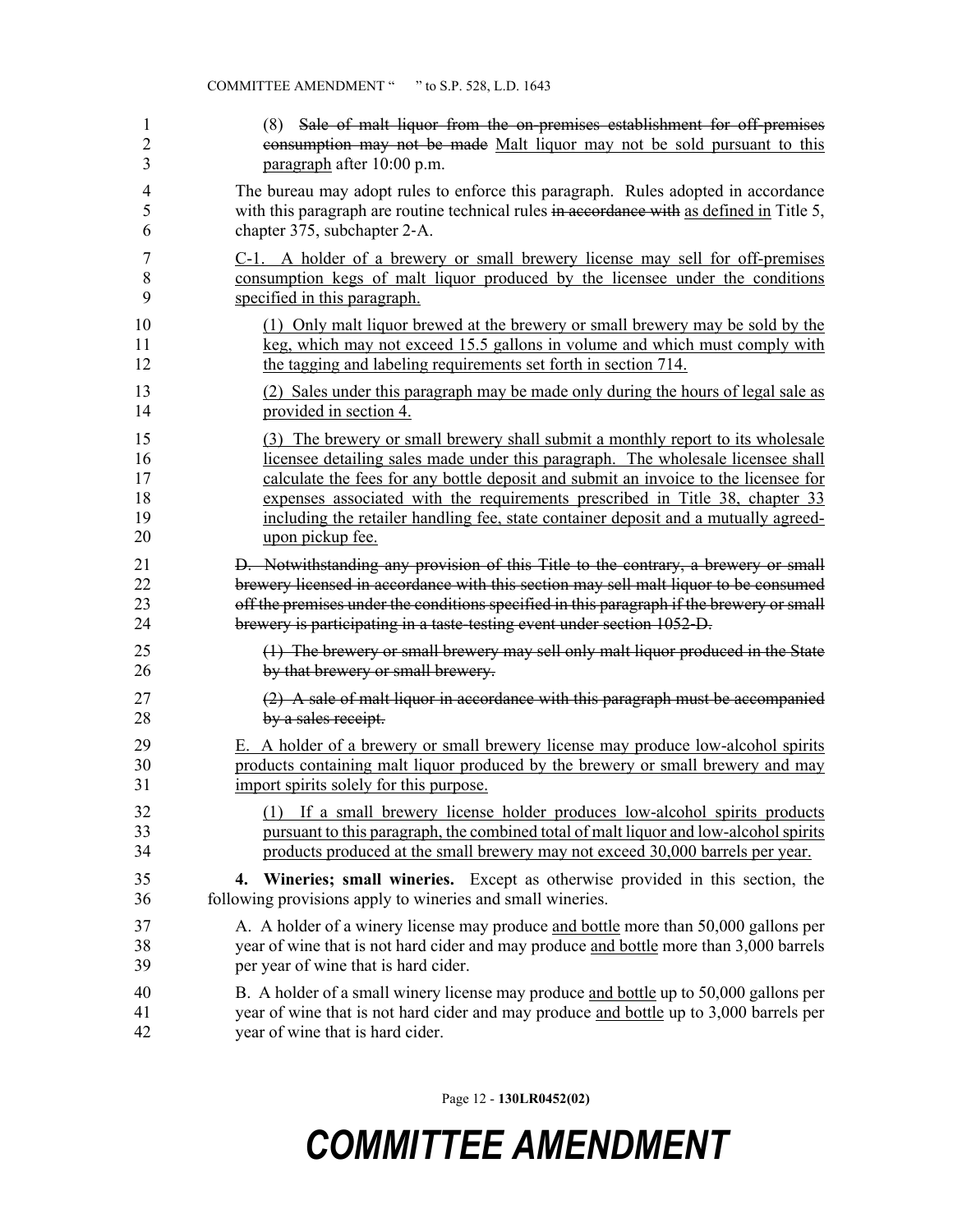| 1                | (1) A holder of a small winery license may sell or deliver its products to licensed           |
|------------------|-----------------------------------------------------------------------------------------------|
| $\overline{2}$   | retailers or wholesalers. The licensee may sell, on the premises for consumption              |
| 3                | off the premises, off-premises consumption any wine produced at the licensed                  |
| $\overline{4}$   | premises by the bottle, by the case or in bulk to licensed retailers, including, but          |
| 5                | not limited to, off-premises retail licensees, restaurants and clubs. Notwithstanding         |
| 6                | section 1361, the licensee may sell its products directly to a retail licensee under          |
| $\boldsymbol{7}$ | this paragraph without selling to a wholesale licensee. A small winery licensee               |
| 8                | shall keep and maintain complete records on all sales to a retail licensee.                   |
| 9                | (2) A holder of a small winery license, upon application to and approval of the               |
| 10               | bureau and payment of the a \$50 license fees fee per location, may obtain licenses           |
| 11               | for off-premises consumption for up to 2 additional locations other than the                  |
| 12               | location of the in-state manufacturer licensed under this section. The holder of the          |
| 13               | licenses is not required to conduct any bottling or production at the additional              |
| 14               | licensed locations but may conduct all activities permitted by this section at the            |
| 15               | additional licensed locations.                                                                |
| 16               | B-1. To be eligible for a winery or small winery license, a person must hold a basic          |
| 17               | permit for producing wine from the United States Department of the Treasury, Alcohol          |
| 18               | and Tobacco Tax and Trade Bureau.                                                             |
| 19               | C. A holder of a winery or small winery license may fortify wine produced by the              |
| 20               | winery license holder and import spirits solely for this purpose.                             |
| 21               | (1) If a small winery license holder produces fortified wine pursuant to this                 |
| 22               | paragraph, the combined total of wine, sparkling wine and fortified wine all wine,            |
| 23               | other than hard cider, produced at the small winery may not exceed 50,000 gallons             |
| 24               | per year.                                                                                     |
| 25               | D. Notwithstanding any provision of this Title to the contrary, a winery or small winery      |
| 26               | licensed in accordance with this section may sell wine to be consumed off the premises        |
| 27               | under the conditions specified in this paragraph if the winery or small winery is             |
| 28               | participating in a taste-testing event under section 1052-D.                                  |
| 29               | (1) The winery or small winery may sell only wine produced in the State by that               |
| 30               | winery or small winery.                                                                       |
| 31               | (2) A sale of wine in accordance with this paragraph must be accompanied by a                 |
| 32               | sales receipt.                                                                                |
| 33               | For purposes of this subsection, "fortified wine" means wine to which spirits have been       |
| 34               | added as long as the resulting liquor does not exceed 24% alcohol by volume.                  |
| 35               | <b>5. Distilleries; small distilleries.</b> Except as otherwise provided in this section, the |
| 36               | following provisions apply to distilleries and small distilleries.                            |
| 37               | A. A holder of a distillery license may distill, rectify, blend and bottle more than          |
| 38               | 50,000 gallons of spirits per year.                                                           |
| 39               | B. A holder of a small distillery license may distill, rectify, blend and bottle not more     |
| 40               | than 50,000 gallons of spirits per year.                                                      |
| 41               | (1) The small distillery off-premises license fee is \$100.                                   |

Page 13 - **130LR0452(02)**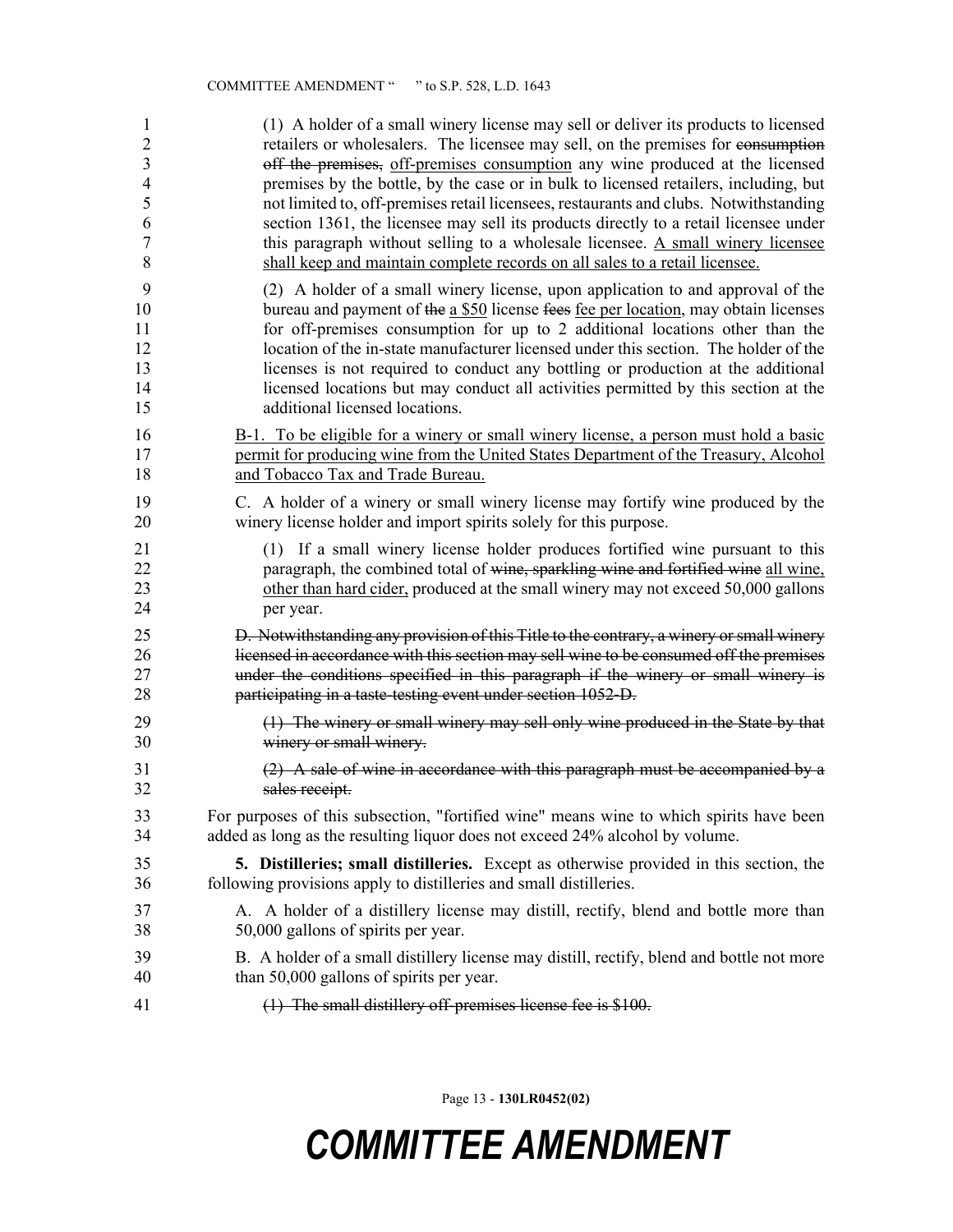| 1              | (2) Upon application by a holder of a small distillery license whose distillery has                         |
|----------------|-------------------------------------------------------------------------------------------------------------|
| $\overline{2}$ | produced spirits in an amount that exceeds 50,000 gallons in one year, the bureau                           |
| 3              | may renew that holder's small distillery license for only one additional year.                              |
| $\overline{4}$ | (3) A holder of a small distillery license, upon application to and approval of the                         |
| 5              | bureau and payment of the a \$100 license fees fee per location, may obtain licenses                        |
| 6              | for off-premises consumption for up to 2 additional locations other than the                                |
| $\overline{7}$ | location of the in-state manufacturer licensed under this section. The holder of the                        |
| 8              | licenses is not required to conduct any bottling or production at the additional                            |
| 9              | licensed locations but may conduct all activities permitted by this section at the                          |
| 10             | additional licensed locations.                                                                              |
| 11             | C. To be eligible for a distillery or small distillery license, a person must hold a basic                  |
| 12             | permit for distilling, rectifying, blending and bottling spirits from the United States                     |
| 13             | Department of the Treasury, Alcohol and Tobacco Tax and Trade Bureau.                                       |
| 14             | D. Spirits Except as otherwise provided in this section, spirits produced by a holder of                    |
| 15             | a distillery or small distillery license must be sold to the State and are subject to the                   |
| 16             | listing, pricing and distribution provisions of this Title.                                                 |
| 17             | E. A holder of a distillery or small distillery license may be issued one license under                     |
| 18             | chapter 43 per distillery location for a connected establishment for the sale of liquor to                  |
| 19             | be consumed on the premises at the distillery.                                                              |
| 20             | (1) For the purposes of this paragraph, "connected establishment" means a Class                             |
| 21             | A restaurant or a Class A restaurant/lounge that is owned by the holder of the in-                          |
| 22             | state manufacturer license.                                                                                 |
| 23             | (2) All records of the manufacturer license must be kept separate from the records                          |
| 24             | of the retail licensee.                                                                                     |
| 25             | F. A distillery or small distillery may provide samples to the public of liquors produced                   |
| 26             | by the distillery that have been sold to the State in accordance with paragraph D and                       |
| 27             | repurchased by the distillery or small distillery.                                                          |
| 28             | F-1. A distillery or small distillery may sell to the public for on-premises consumption                    |
| 29             | cocktails containing samples of spirits produced by the distillery or small distillery                      |
| 30             | under the conditions specified in this paragraph.                                                           |
| 31             | (1) A cocktail may be sold only at the manufacturing facility where the spirits are                         |
| 32             | produced or at an additional location licensed under paragraph B, subparagraph                              |
| 33             | (3).                                                                                                        |
| 34             | (2) The distillery or small distillery may include wine or spirits not manufactured                         |
| 35             | by the distillery or small distillery as an ingredient in the cocktail only if the                          |
| 36             | distillery or small distillery purchased the wine or spirits from an agency liquor                          |
| 37             | store licensed as a reselling agent.                                                                        |
| 38             | (3) A cocktail may not contain more than 4 1/2 ounces of spirits.                                           |
| 39             | This paragraph is repealed March 30, 2025.                                                                  |
| 40             | G. Notwithstanding paragraph D, a holder of a small distillery license that sells its                       |
| 41             | products directly to consumers for off-premises consumption under paragraph B,                              |
| 42             | subparagraph (3) $\Theta$ <sub>1</sub> subsection 2, paragraph $\Theta$ , D or E subsection 2, paragraph I, |

Page 14 - **130LR0452(02)**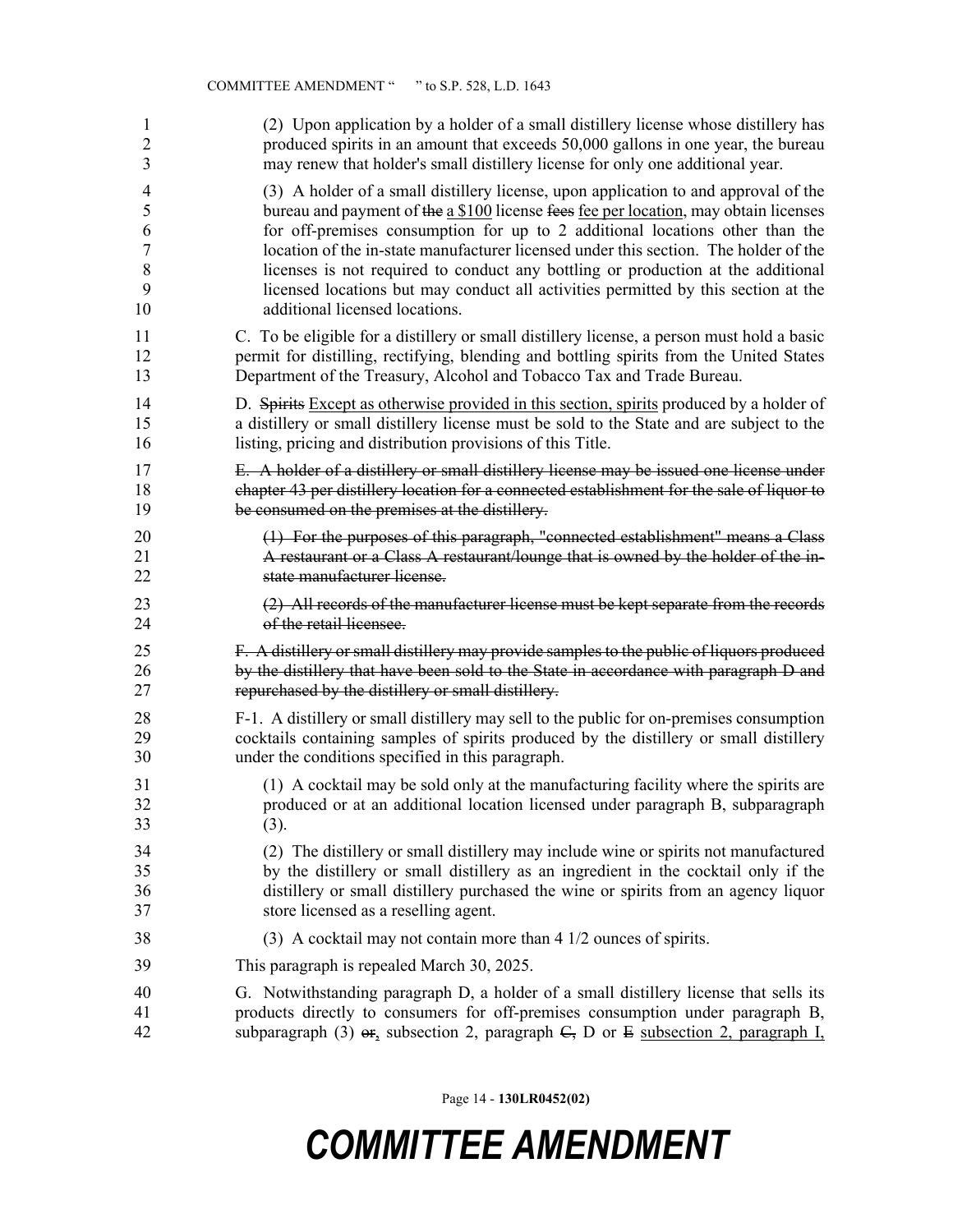$subparagnph$   $(4-A)$  may pay the bureau the difference between the distillery's price charged to the bureau and the discounted retail price charged by the bureau under section 606, subsection 4–B. A small distillery is not required to transport spirits that will be sold for off-premises consumption as described in this paragraph to a warehouse operated by the bureau or by a wholesaler contracted by the bureau under section 90 wholesale spirits provider. A holder of a small distillery license shall record the quantity of spirits sold for off-premises consumption that were not transported to a warehouse as described in this paragraph and submit monthly reports of this 51 information, along with the full amount of state liquor tax due as prescribed by chapter 52 65, to the bureau in a manner prescribed by the bureau. 1 2 3 4 5 6 7 8 9 10

- 11 H. Notwithstanding paragraph D, a holder of a small distillery license that sells its 12 products or offers complimentary samples of its products directly to consumers for on-13 premises consumption under paragraph  $E \to F-1$  or under subsection 2, paragraph B,  $E$ 14 or F I may pay the bureau the difference between the distillery's price charged to the 15 bureau and the discounted retail price charged by the bureau under section 606, 16 subsection 4‑B. A small distillery is not required to transport spirits that will be sold 17 for on-premises consumption as described in this paragraph to a warehouse operated 18 by the bureau or by a wholesaler contracted by the bureau under section 90 the 19 wholesale spirits provider. A holder of a small distillery license shall record the 20 quantity of spirits sold for on-premises consumption that were not transported to a 21 warehouse as described in this paragraph and submit monthly reports of this 22 information, along with the full amount of state liquor tax due as prescribed by chapter 23 65, to the bureau in a manner prescribed by the bureau.
- 24 I. Notwithstanding any provision of this Title to the contrary, a distillery or small 25 distillery licensed in accordance with this section may sell spirits to be consumed off 26 the premises under the conditions specified in this paragraph if the distillery or small 27 distillery is participating in a taste-testing event under section 1052‑D.
- 28 (1) The distillery or small distillery may sell only spirits produced in the State by 29 that distillery or small distillery.
- 30 (2) Spirits sold in accordance with this paragraph are subject to the listing, pricing 31 and distribution provisions of this Title.
- 32 (3) A sale of spirits in accordance with this paragraph must be accompanied by a 33 sales receipt.
- 34 J. A holder of a distillery or small distillery license may produce low-alcohol spirits 35 products.
- 36 (1) If a small distillery license holder produces low-alcohol spirits products 37 pursuant to this paragraph, the combined total of spirits and low-alcohol spirits 38 products produced at the small distillery may not exceed 50,000 gallons per year.

39 **6. Tenant brewer brewery.** Except as otherwise provided, the following provisions 40 apply to a tenant brewer brewery license under which the holder of a tenant brewer brewery 41 license may produce and bottle malt liquor at the manufacturing facility of another brewer 42 brewery, referred to in this subsection as "the a host brewer brewery," licensed by the 43 bureau under subsection 3.

Page 15 - **130LR0452(02)**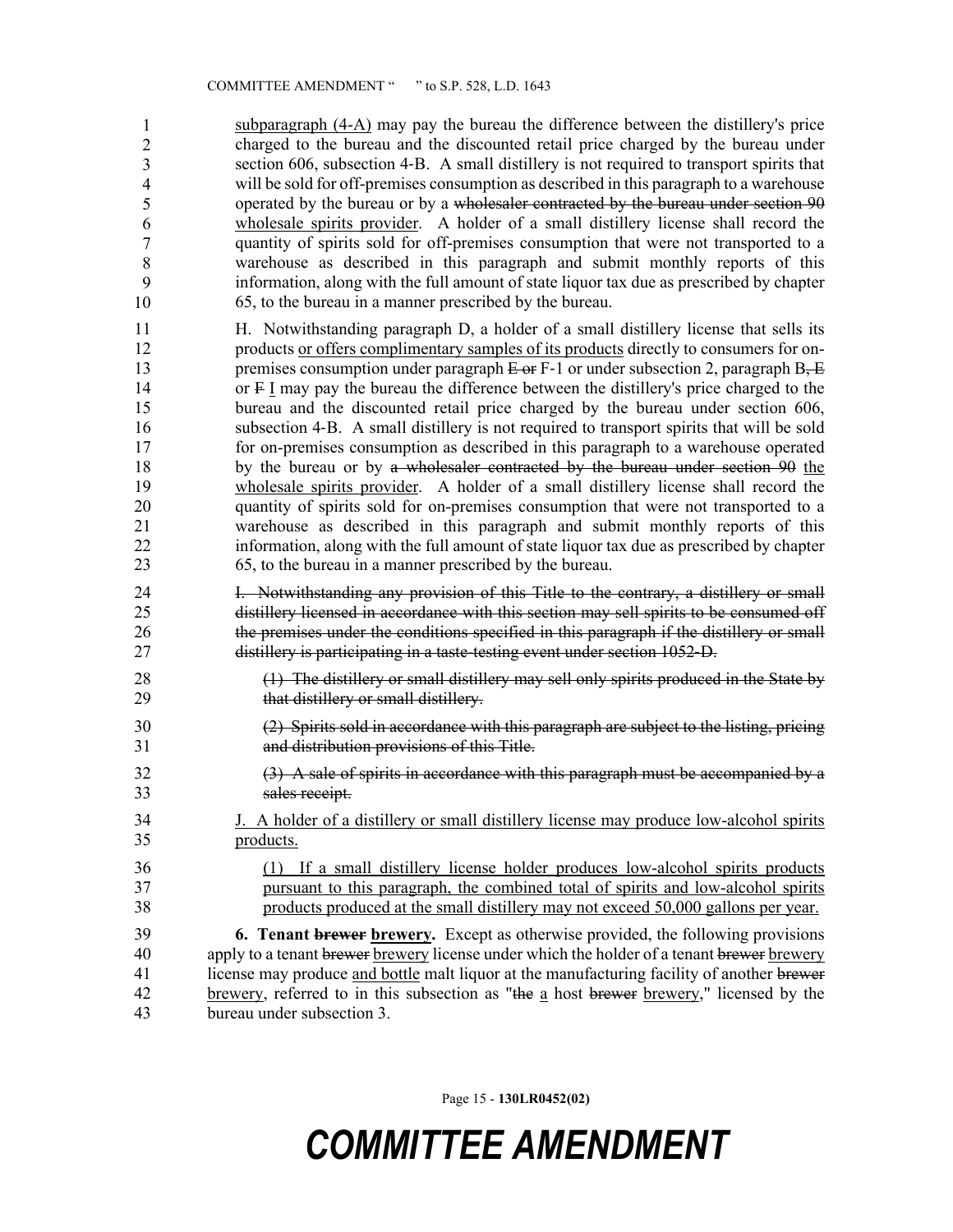1 A. To be eligible for a tenant brewer brewery license, a person must submit an 2 application to the bureau in a manner prescribed by the bureau and hold a brewer's 3 notice approved issued by the United States Department of the Treasury, Alcohol and 4 Tobacco Tax and Trade Bureau, that authorizes a tenant brewer brewery to use the 5 facilities and equipment of a host brewer brewery. If the tenant brewery meets the 6 requirements of subsection 3, paragraph B, the application must be accompanied by 7 the license fee set forth in section 1551 for a small brewery. If the tenant brewery does 8 not meet the requirements of subsection 3, paragraph B, the application must be 9 accompanied by the license fee set forth in section 1551 for a brewery. 10 B. A tenant brewer brewery is subject to the same requirements regarding production 11 of malt liquor and low-alcohol spirits products containing malt liquor as if the tenant 12 brewer brewery conducted its manufacturing on its own premises independently. 13 C. A tenant brewer brewery is not eligible for privileges provided in subsection 2 14 except for sampling described by paragraph A, subparagraphs (1) and (2). 15 D. A tenant brewer brewery is governed by the provisions of subsection 3 except for 16 the privileges granted under paragraph C. 17 E. A tenant brewer brewery may not brew or produce malt liquor or low-alcohol spirits 18 products containing malt liquor for another brewer brewery or certificate of approval 19 holder. 20 F. A tenant brewer brewery shall ensure that the tenant brewer brewery maintains 21 control of the raw ingredients used to manufacture the tenant brewer's brewery's 22 product. 23 G-1. Licenses issued under subsection 3 may allow for up to 9 tenant brewers 24 breweries at a time at the manufacturing facility of a host brewer brewery. 25 H. The bureau may require a tenant brewer brewery to maintain a record or log 26 indicating which equipment is being used at any time by the tenant brewer brewery in 27 the production of malt liquor <u>or low-alcohol spirits products containing malt liquor</u> and 28 which employees are working on production of the tenant brewer's brewery's product. 29 I. The bureau shall require that reports from a tenant brewer brewery be submitted in 30 a manner similar to the manner in which a brewer brewery licensed under subsection 31 3 3 submits reports. The bureau shall also require a tenant brewer brewery to submit 32 copies of reports required of holders of an approved brewer's notice issued by the 33 United States Department of the Treasury, Alcohol and Tobacco Tax and Trade Bureau 34 authorizing the tenant brewer brewery to engage in an alternating proprietorship. 35 **7. Tenant winery.** Except as otherwise provided, the following provisions apply to a 36 tenant winery license under which the holder of a tenant winery license may produce and 37 bottle wine at the manufacturing facility of another winery, referred to in this subsection as 38 "the a host winery," licensed by the bureau under subsection 4. This subsection applies to 39 hard cider produced by a manufacturer licensed as a winery or small winery under 40 subsection 4. 41 A. To be eligible for a tenant winery license, a person must submit an application to 42 the bureau in a manner prescribed by the bureau and hold an approved application for 43 an alternating proprietorship issued by the United States Department of the Treasury, 44 Alcohol and Tobacco Tax and Trade Bureau that authorizes a tenant winery to use the

Page 16 - **130LR0452(02)**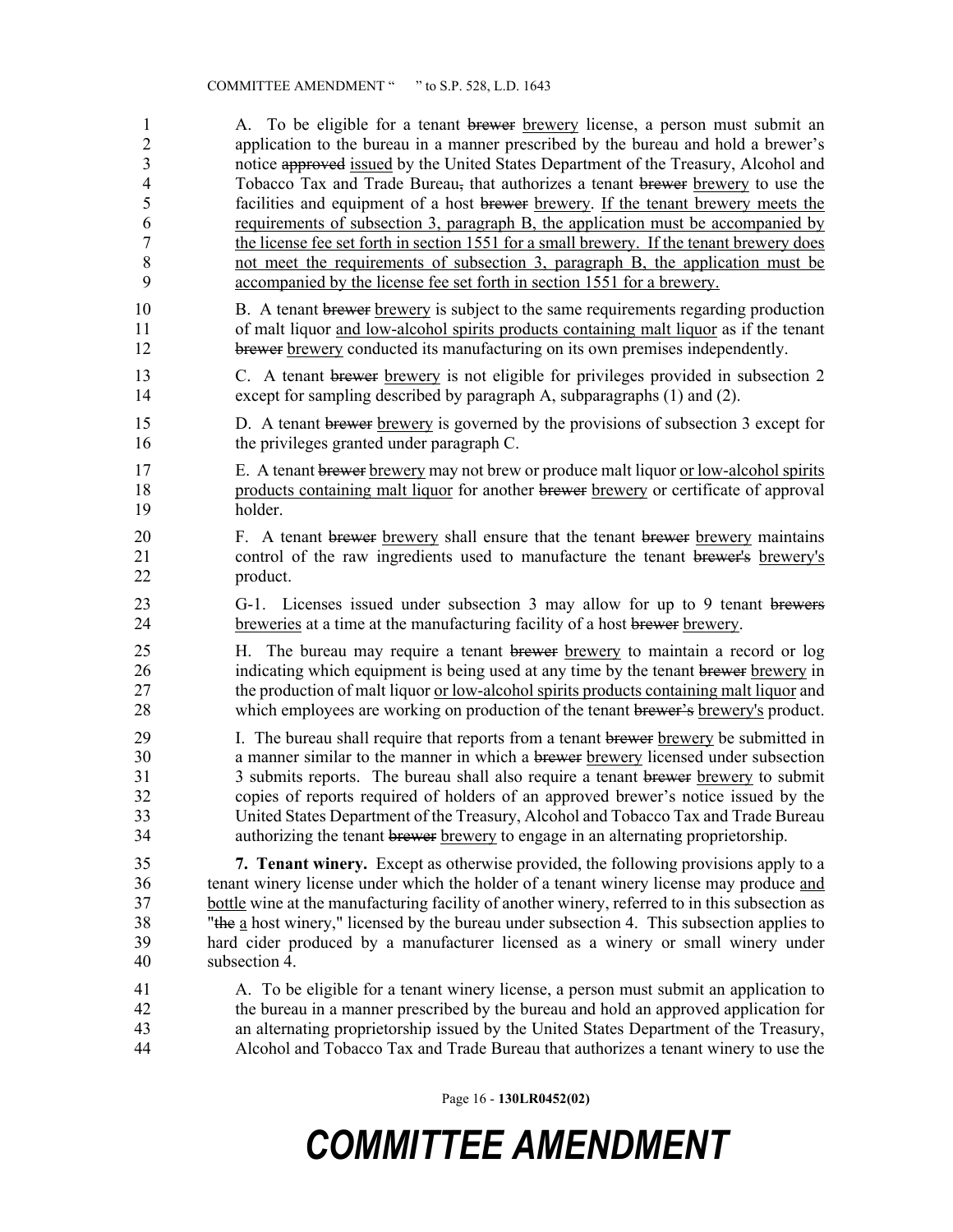#### COMMITTEE AMENDMENT " " to S.P. 528, L.D. 1643

- facilities and equipment of a host winery. If the tenant winery meets the requirements of subsection 4, paragraph B, the application must be accompanied by the license fee set forth in section 1551 for a small winery. If the tenant winery does not meet the requirements of subsection 4, paragraph B, the application must be accompanied by the license fee set forth in section 1551 for a winery. 1 2 3 4 5
- 6 B. A tenant winery is subject to the same requirements regarding manufacture of its 7 product as if the tenant winery conducted its manufacturing on its own premises 8 independently.
- 9 C. A tenant winery is not eligible for privileges provided in subsection 2 except for 10 sampling described by paragraph A, subparagraphs (1) and (2).
- 11 D. A tenant winery may not produce wine or hard cider for another winery or 12 certificate of approval holder.
- 13 E. A tenant winery shall ensure that the tenant winery maintains control of the raw 14 ingredients used to manufacture the tenant winery's product wine or hard cider.
- 15 F. A license issued under subsection 4 may allow for up to 9 tenant wineries at a time 16 at the manufacturing facility of a host winery.
- 17 G. The bureau may require a tenant winery to maintain a record or log indicating which 18 equipment is being used at any time by the tenant winery in the production of wine or 19 hard cider and which employees are working on production of the tenant winery's 20 product.
- 21 H. The bureau shall require that reports from a tenant winery be submitted in a manner 22 similar to the manner in which a winery licensed under subsection 4 submits reports. 23 The bureau shall also require a tenant winery to submit copies of reports required of 24 holders of an approved application issued by the United States Department of the 25 Treasury, Alcohol and Tobacco Tax and Trade Bureau authorizing the tenant winery 26 to engage in an alternating proprietorship.'
- 27 Amend the bill in section 232 in subsection 3 in paragraph E in the first line (page 77, 28 line 31 in L.D.) by striking out the following: "Wine or malt liquor" and inserting the 29 following: 'Malt liquor or wine'
- 30 Amend the bill in section 255 in §1504 in the first indented paragraph in the first 2 31 lines (page 82, lines 29 and 30 in L.D.) by striking out the following: "manufacturer or 32 spirits" and inserting the following: 'manufacturer or'
- 33 Amend the bill by striking out all of section 259 and inserting the following:
- 34 '**Sec. 259. 28-A MRSA §1652, sub-§4,** as amended by PL 2013, c. 368, Pt. XXXX, 35 §8 and affected by §13, is further amended to read:
- 36 **4. Excise tax accounts and adjustments.** The bureau shall open an excise tax account 37 with all manufacturers, each wholesale licensees licensee and each certificate of approval 38 holders holder and make the following adjustments when appropriate. As used in this 39 subsection, "certificate of approval holder" means an in-state manufacturer of malt liquor, 40 wine or low-alcohol spirits products licensed under section 1355-A or an out-of-state 41 manufacturer of or out-of-state wholesaler of malt liquor, wine or low-alcohol spirits 42 products that has been issued a certificate of approval under section 1361.

Page 17 - **130LR0452(02)**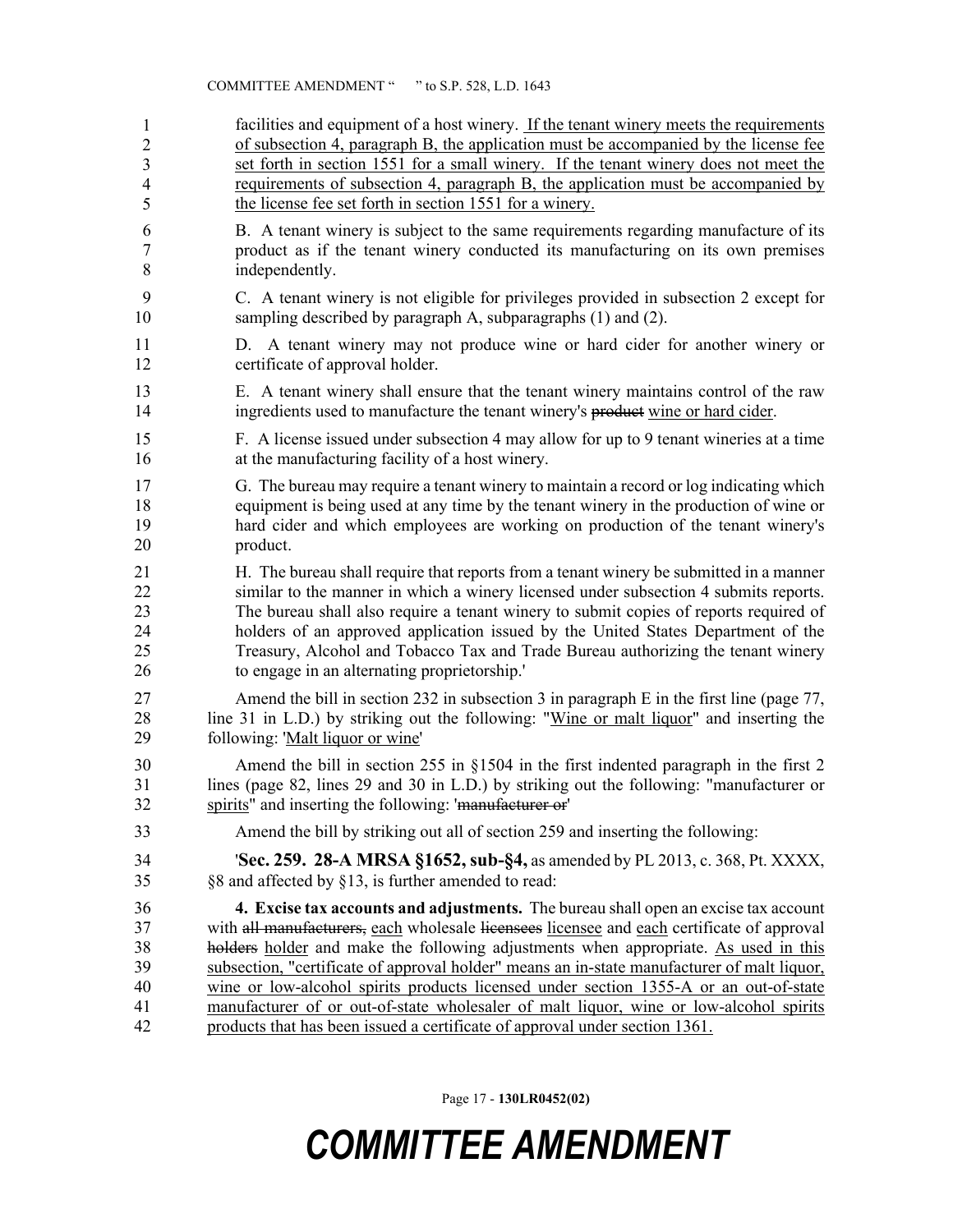| 1              | A. The bureau may grant credits and make tax adjustments that it determines the                          |
|----------------|----------------------------------------------------------------------------------------------------------|
| $\overline{2}$ | wholesale licensee or certificate of approval holder is entitled to upon the filing of                   |
| 3              | affidavits in the form prescribed by the bureau.                                                         |
| 4              | B. The bureau shall refund all excise tax paid by the wholesale licensee or certificate                  |
| 5              | of approval holder on all malt liquor $\theta$ , wine caused to be destroyed by a supplier or            |
| 6              | low-alcohol spirits products that have been destroyed as long as the quantity and size                   |
| 7              | are verified by the bureau and the destruction is witnessed by an authorized                             |
| 8              | representative of the bureau.                                                                            |
| 9              | C. If a wholesale licensee's inventories are destroyed by fire, flood or other natural                   |
| 10             | disaster, the bureau may refund the excise tax on the wholesale licensee's inventories.                  |
| 11             | D. Any wholesale licensee selling malt liquor $\theta$ <sub>s</sub> wine or low-alcohol spirits products |
| 12             | to an instrumentality, a licensee for resale to an airline, a training site or a ship chandler           |
| 13             | shall present proof of that sale to the bureau. The bureau shall grant to the wholesale                  |
| 14             | licensee a credit of all state excise tax paid in connection with that sale under the                    |
| 15             | following conditions.                                                                                    |
| 16             | (1) The bureau shall grant a credit for the excise tax on malt liquor $\Theta$ , wine or                 |
| 17             | low-alcohol spirits products sold by wholesale licensees to any instrumentality of                       |
| 18             | the United States or any Maine National Guard state training site exempted by the                        |
| 19             | bureau.                                                                                                  |
| 20             | (2) The bureau shall grant a credit for the excise tax on malt liquor $\Theta$ , wine or                 |
| 21             | low-alcohol spirits products sold to any ship chandler as long as the malt liquor                        |
| 22             | and, wine and low-alcohol spirits products are resold to vessels of foreign registry                     |
| 23             | for consumption after that vessel has left port or are resold for consumption on                         |
| 24             | board vessels of United States registry that are destined for a foreign port.                            |
| 25             | (3) The bureau shall grant a credit for the excise tax on malt liquor and table, wine                    |
| 26             | and low-alcohol spirits products sold to a licensee registered with the bureau for                       |
| 27             | resale to licensed airlines or to unlicensed airlines for their international flights.'                  |
| 28             | Amend the bill by striking out all of section 264 and inserting the following:                           |
| 29             | <b>'Sec. 264. 28-A MRSA §2073-C</b> is enacted to read:                                                  |
| 30             | §2073-C. Importation of malt liquor, wine or low-alcohol spirits products                                |
| 31             | <b>1. Prohibition.</b> Except as provided in subsection 2, section 1403-A or section 2073-E <sub>1</sub> |
| 32             | a person may not transport malt liquor, wine or low-alcohol spirits products into the State              |
| 33             | or cause malt liquor, wine or low-alcohol spirits products to be transported into the State.             |
| 34             | 2. Exceptions. Notwithstanding subsection 1, a person may transport malt liquor,                         |
| 35             | wine or low-alcohol spirits products into the State or cause malt liquor, wine or low-alcohol            |
| 36             | spirits products to be transported into the State in the following circumstances.                        |
| 37             | A. An individual may transport into the State up to 400 fluid ounces of malt liquor, up                  |
| 38             | to 4 liters of wine and up to 4 liters of low-alcohol spirits products for the individual's              |
| 39             | personal use.                                                                                            |
| 40             | B. Upon application, the bureau may grant a permit to an individual authorizing the                      |
| 41             | individual to transport into and within the State more than 400 fluid ounces of malt                     |

Page 18 - **130LR0452(02)**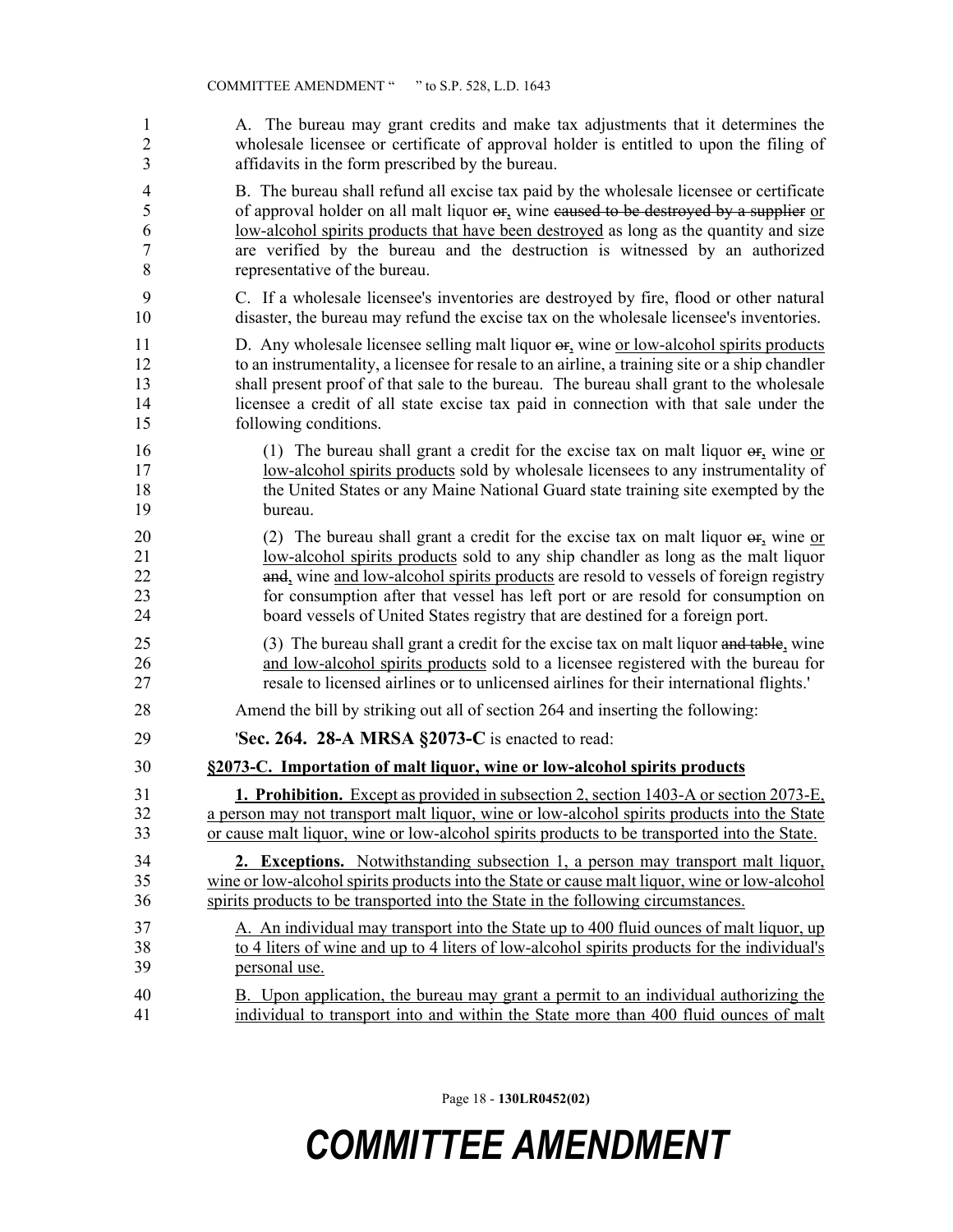| 1              | liquor, more than 4 liters of wine or more than 4 liters of low-alcohol spirits products      |
|----------------|-----------------------------------------------------------------------------------------------|
| $\overline{2}$ | for the individual's personal use.                                                            |
| 3              | C. A licensed in-state small brewery, a licensed in-state small winery and a wholesale        |
| $\overline{4}$ | licensee may transport malt liquor or wine into the State or may cause malt liquor or         |
| 5              | wine to be transported into the State by an out-of-state manufacturer of malt liquor or       |
| 6              | wine that has been issued a certificate of approval, an out-of-state wholesaler that has      |
| $\sqrt{ }$     | been issued a certificate of approval or a common carrier or contract carrier authorized      |
| 8              | by the Department of Public Safety. Each shipment of malt liquor or wine transported          |
| 9              | into the State in accordance with this paragraph must be accompanied by an invoice            |
| 10             | that includes the purchase number and the names of the sender and the licensed in-state       |
| 11             | small brewery, licensed in-state small winery or wholesale licensee that is the intended      |
| 12             | recipient of the malt liquor or wine.                                                         |
| 13             | <b>3. Penalties.</b> The following penalties apply to violations of this section.             |
| 14             | A. A person that transports into the State or that causes to be transported into the State    |
| 15             | a quantity of less than 1,300 fluid ounces of malt liquor, less than 40 liters of wine or     |
| 16             | less than 40 liters of low-alcohol spirits products in violation of this section commits a    |
| 17             | civil violation for which a fine of not more than \$500 may be adjudged.                      |
| 18             | B. A person that transports into the State or that causes to be transported into the State    |
| 19             | a quantity of 1,300 or more fluid ounces of malt liquor, 40 or more liters of wine or 40      |
| 20             | or more liters of low-alcohol spirits products in violation of this section commits a         |
| 21             | Class E crime, which is a strict liability crime as defined in Title 17-A, section 34,        |
| 22             | subsection 4-A.                                                                               |
| 23             | 4. Evidence. The possession of more than 800 fluid ounces of malt liquor, more than           |
| 24             | 8 liters of wine or more than 8 liters of low-alcohol spirits products in one or more         |
| 25             | containers that are not labeled in accordance with Title 38, section 3105 is prima facie      |
| 26             | evidence of a violation of this section.                                                      |
| 27             | <b>5. Forfeiture.</b> Notwithstanding section 2221-A, a court shall order malt liquor, wine   |
| 28             | or low-alcohol spirits products transported or caused to be transported into the State in     |
| 29             | violation of this section to be forfeited to the State and disposed of as provided in section |
| 30             | 2229:                                                                                         |
| 31             | A. If a person fails to appear in court either in person or by counsel on the date and        |
| 32             | time specified in response to a Uniform Summons and Complaint issued for a violation          |
| 33             | of this section; or                                                                           |
| 34             | B. As part of every adjudication and imposition of a fine under subsection 3, paragraph       |
| 35             | A and every conviction under subsection 3, paragraph B.'                                      |
| 36             | Amend the bill by striking out all of section 265 and inserting the following:                |
| 37             | <b>Sec. 265. 28-A MRSA §2073-D</b> is enacted to read:                                        |
| 38             | §2073-D. In-state transportation of malt liquor, wine or low-alcohol spirits products         |
| 39             | <b>1. Prohibition.</b> Except as provided in subsection 2 and section 2073-E, a person may    |
| 40             | not transport within the State more than 400 fluid ounces of malt liquor, more than 4 liters  |
| 41             | of wine and more than 4 liters of low-alcohol spirits products unless the malt liquor, wine   |
| 42             | or low-alcohol spirits products were legally purchased from:                                  |

Page 19 - **130LR0452(02)**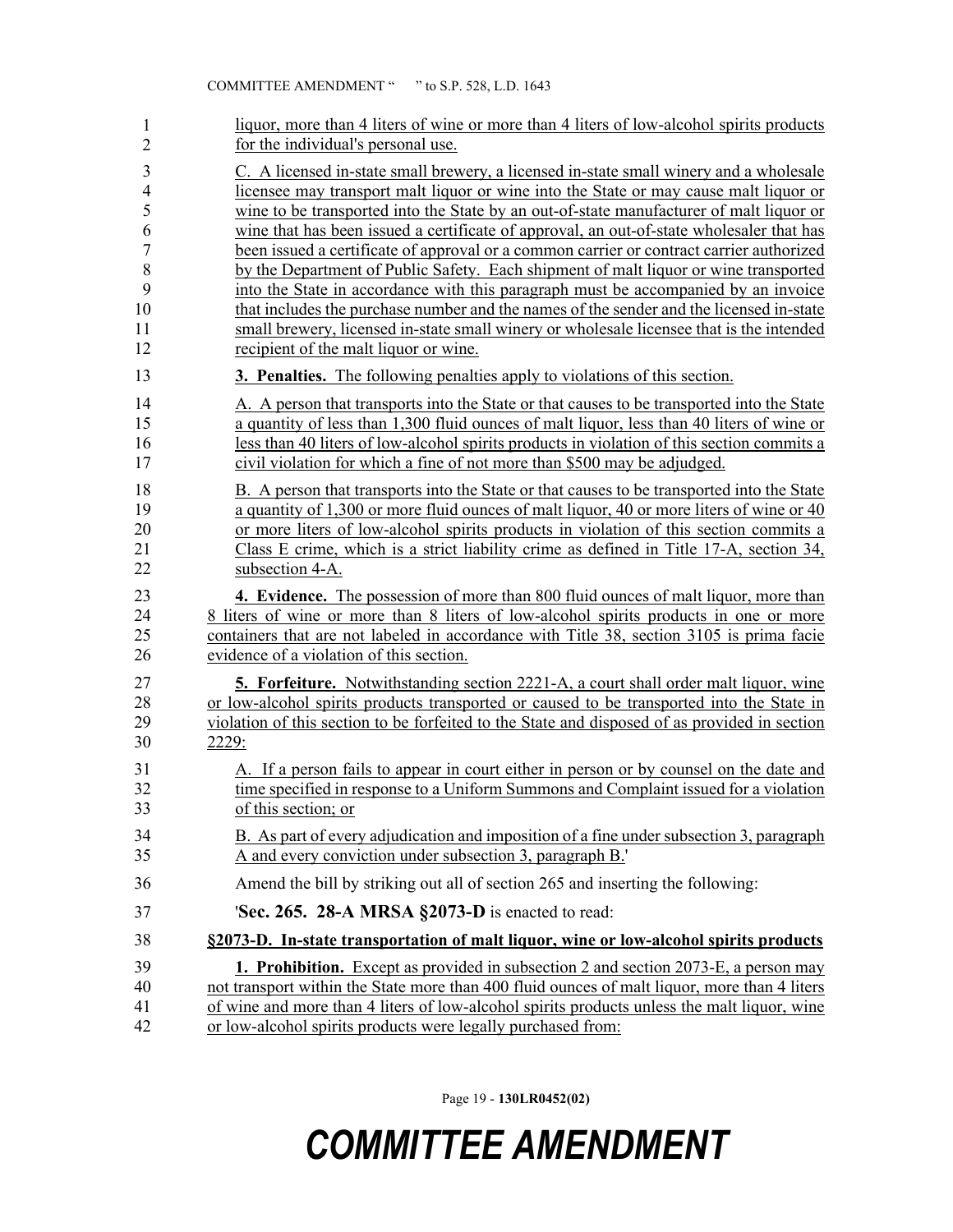| 1  | A. An off-premises retail licensee;                                                         |
|----|---------------------------------------------------------------------------------------------|
| 2  | B. An in-state manufacturer authorized under section 1355-A to sell malt liquor, wine       |
| 3  | or low-alcohol spirits products for off-premises consumption; or                            |
| 4  | C. A direct shipper licensed under section 1403-A.                                          |
| 5  | <b>2. Exceptions.</b> Notwithstanding subsection 1, a person may transport malt liquor,     |
| 6  | wine or low-alcohol spirits products within the State in the following circumstances.       |
| 7  | A. An individual may transport within the State malt liquor, wine or low-alcohol spirits    |
| 8  | products in accordance with a permit issued under section 2073-C, subsection 2,             |
| 9  | paragraph B.                                                                                |
| 10 | B. A person may transport malt liquor or wine the person transported into the State         |
| 11 | pursuant to section 2073-C, subsection 2, paragraph C.                                      |
| 12 | C. A licensed in-state manufacturer of malt liquor, wine or low-alcohol spirits products    |
| 13 | may transport malt liquor, wine or low-alcohol spirits products produced by the             |
| 14 | manufacturer or may cause a common carrier or contract carrier authorized by the            |
| 15 | Department of Public Safety to transport malt liquor, wine or low-alcohol spirits           |
| 16 | products produced by the manufacturer to:                                                   |
| 17 | (1) A bottler or rectifier licensed under section 1355-A;                                   |
| 18 | (2) A wholesale licensee;                                                                   |
| 19 | (3) Any location to which the licensed in-state manufacturer is authorized to               |
| 20 | transport its own products under section 1355-A;                                            |
| 21 | (4) A warehouse operated by the licensed in-state manufacturer; or                          |
| 22 | (5) The state line for transportation outside the State.                                    |
| 23 | D. A wholesale licensee may transport malt liquor, wine or low-alcohol spirits              |
| 24 | products to an on-premises or off-premises retailer of malt liquor or wine in accordance    |
| 25 | with sections 713 and 1401.                                                                 |
| 26 | Each shipment of malt liquor, wine or low-alcohol spirits products transported within the   |
| 27 | State in accordance with paragraph B, C or D must be accompanied by an invoice that         |
| 28 | includes the purchase number and the names of the sender and intended recipient of the      |
| 29 | malt liquor, wine or low-alcohol spirits products.                                          |
| 30 | 3. Penalties. The following penalties apply to violations of this section.                  |
| 31 | A. A person that transports within the State less than 1,300 fluid ounces of malt liquor,   |
| 32 | less than 40 liters of wine or less than 40 liters of low-alcohol spirits products in       |
| 33 | violation of this section commits a civil violation for which a fine of not more than       |
| 34 | \$500 may be adjudged.                                                                      |
| 35 | B. A person that transports within the State 1,300 or more fluid ounces of malt liquor,     |
| 36 | 40 or more liters of wine or 40 or more liters of low-alcohol spirits products in violation |
| 37 | of this section commits a Class E crime, which is a strict liability crime as defined in    |
| 38 | Title 17-A, section 34, subsection 4-A.                                                     |
| 39 | <b>4. Evidence.</b> The possession of more than 800 fluid ounces of malt liquor, more than  |
| 40 | 8 liters of wine or more than 8 liters of low-alcohol spirits products in one or more       |

COMMITTEE AMENDMENT " " to S.P. 528, L.D. 1643

Page 20 - **130LR0452(02)**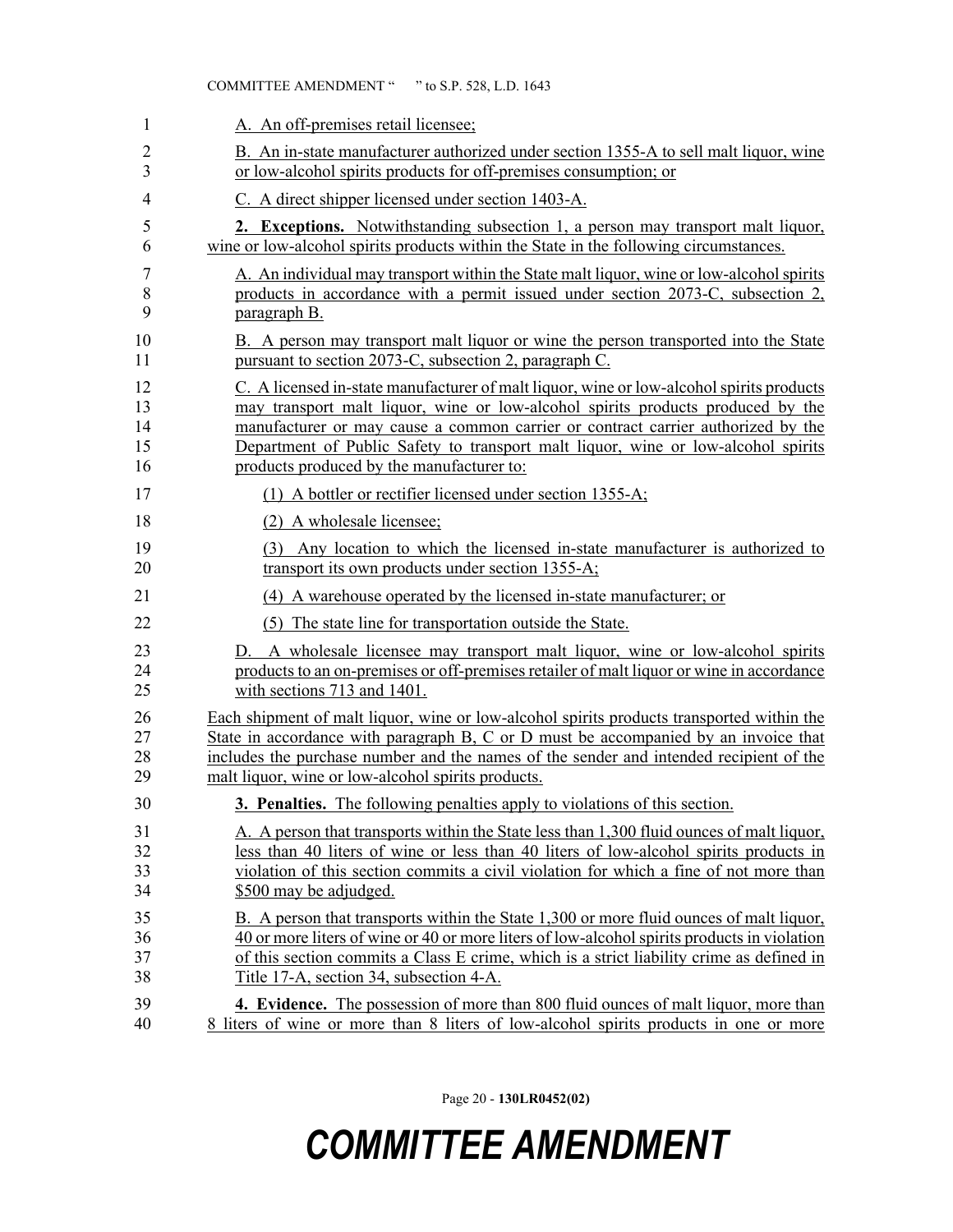41 containers that are not labeled in accordance with Title 38, section 3105 is prima facie evidence of a violation of this section. 3 **5. Forfeiture.** Notwithstanding section 2221-A, a court shall order malt liquor, wine 4 or low-alcohol spirits products transported within the State in violation of this section to be 5 forfeited to the State and disposed of as provided in section 2229: 6 A. If a person fails to appear in court either in person or by counsel on the date and 7 time specified in response to a Uniform Summons and Complaint issued for a violation 8 of this section; or 9 B. As part of every adjudication and imposition of a fine under subsection 3, paragraph 10 A and every conviction under subsection 3, paragraph B.' 11 Amend the bill by inserting after section 279 the following: 12 '**Sec. 280. 28-A MRSA §2519, sub-§2, ¶B,** as amended by PL 1995, c. 140, §8, is 13 further amended to read: 14 B. A liquor enforcement officer inspector; 15 Amend the bill by inserting after section 280 the following: 16 '**Sec. 281. Construction.** The Maine Revised Statutes, Title 28-A, section 2, 17 subsections 29 and 29-B, as amended by this Act, may not be construed to affect the current 18 practice by which some breweries and small breweries enter contracts with other breweries 19 to produce a portion of their malt liquor products. 20 **Sec. 282. Report.** Not later than January 15, 2023, the Department of Administrative 21 and Financial Services, Bureau of Alcoholic Beverages and Lottery Operations shall 22 submit a report to the joint standing committee of the Legislature having jurisdiction over 23 alcoholic beverages matters regarding any appropriate parameters for contract brewing by 24 licensed in-state breweries and small breweries and the minimum on-site production 25 requirements, if any, that should be imposed on in-state manufacturers of liquor as a 26 requirement of licensure under the Maine Revised Statutes, Title 28-A, section 1355-A. In 27 preparing the report, the bureau shall consult with relevant stakeholders in the industry, 28 including representatives of a statewide association of breweries and small breweries and 29 a statewide association of wholesale licensees of malt liquor. The committee is authorized 30 to submit legislation related to the report to the 131st Legislature in 2023.' 31 Amend the bill by relettering or renumbering any nonconsecutive Part letter or section 32 number to read consecutively. 33 **SUMMARY** This amendment makes the following changes to the bill. 35 1. It modifies the language within the definitions of "brewery," "small brewery," 36 "distillery" and "small distillery" describing the type of liquor production in which such 37 manufacturers engage to more closely align with the language used to describe those 38 activities in current law. It also removes from the definitions of "brewery," "small 39 brewery," "winery" and "small winery" reference to the authority of such manufacturers to 40 bottle their products in containers and adds that authority to the relevant portions of the 41 statute governing the authorized activities of licensed in-state liquor manufacturers. It 1 2 34

Page 21 - **130LR0452(02)**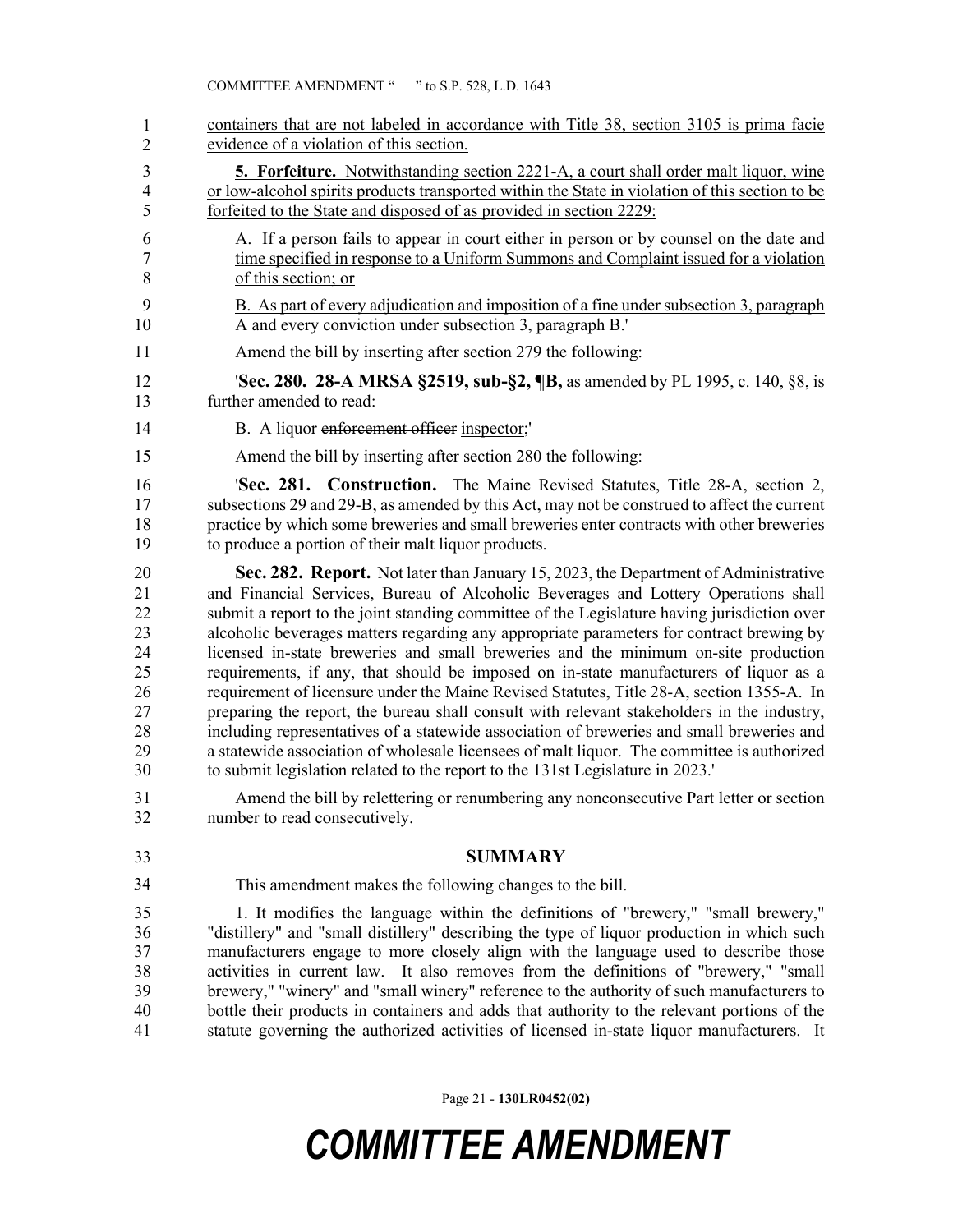defines "bottle," when used as a verb in the State's liquor laws, to mean packaging spirits, wine or malt liquor for sale in containers. 1 2

3 2. It states that the language of the amended definitions of "brewery" and "small 4 brewery" may not be construed to affect the practice by which breweries and small 5 breweries currently enter contracts with other breweries to produce a portion of their malt 6 liquor products. In addition, it directs the Department of Administrative and Financial 7 Services, Bureau of Alcoholic Beverages and Lottery Operations to study the issues of 8 contract brewing and minimum in-state manufacturer production requirements, in 9 consultation with representatives of a statewide association of breweries and small 10 breweries and a statewide association of wholesale licensees of malt liquor, and to submit 11 a report to the joint standing committee of the Legislature having jurisdiction over alcoholic 12 beverages matters on these topics by January 15, 2023. The committee may submit 13 legislation related to the report to the 131st Legislature in 2023.

14 3. It clarifies within the definitions of "malt liquor" and "wine" that liquor that is 15 produced by the fermentation of malt, substitutes for malt and other nonbeverage 16 ingredients, including fruit concentrate, is considered malt liquor and not wine. It also adds 17 a definition of "substitute for malt."

18 4. It adds pickleball to the list of racquet sports offered at licensed indoor racquet 19 centers.

20 5. It moves the definition of "business entity," a phrase used in several provisions of 21 the Maine Revised Statutes, Title 28-A, from Title 28-A, section 707 to the general 22 definitions section for the Title.

23 6. The bill changes from a certificate of approval to a license the authority required by 24 the operator of a special warehouse storage facility in the State. The amendment clarifies 25 within other provisions of Title 28-A referencing the operators of such facilities that they 26 are licensees and not certificate of approval holders.

27 7. It changes the term "liquor enforcement officer" where used in Title 28-A to "liquor 28 inspector," which is the current term for the position.

29 8. It clarifies that the authority of the District Court to suspend or revoke the licenses 30 of both a mobile service bar and of the underlying golf course, disc golf course, Class A 31 restaurant, Class A restaurant/lounge or Class I hotel license and any other licenses held by 32 the mobile service bar licensee for a violation occurring at the mobile service bar is an 33 exception to the general rule that license suspensions apply only to the specific premises 34 where a violation occurs.

35 9. It clarifies that, to be eligible for a brewery, small brewery, winery or small winery 36 license, a person must first hold a brewer's notice to produce malt liquor or hold a basic 37 permit for producing wine from the United States Department of the Treasury, Alcohol and 38 Tobacco Tax and Trade Bureau.

39 10. It clarifies that income from the sale of an in-state manufacturer's liquor for off-40 premises consumption at its one location licensed pursuant to Title 28-A, chapter 43 is not 41 included when calculating whether the manufacturer has satisfied any applicable income 42 from the sale of food requirement that is a condition of the license for the one location 43 licensed pursuant to Title 28-A, chapter 43.

Page 22 - **130LR0452(02)**